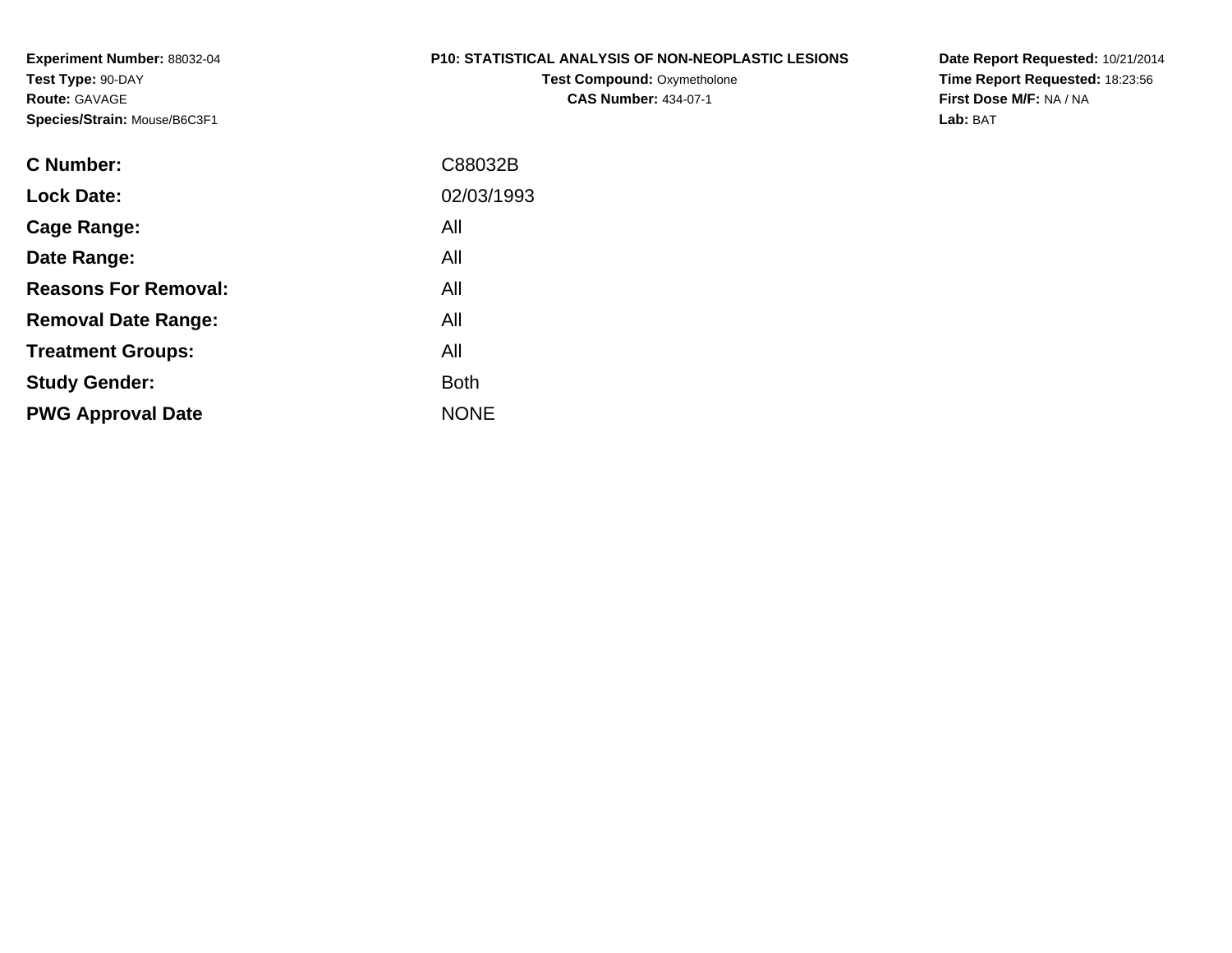#### **P10: STATISTICAL ANALYSIS OF NON-NEOPLASTIC LESIONS**

**Test Compound:** Oxymetholone**CAS Number:** 434-07-1

**Date Report Requested:** 10/21/2014**Time Report Requested:** 18:23:56**First Dose M/F:** NA / NA**Lab:** BAT

# **SUMMARY OF STATISTICALLY SIGNIFICANT (P<=.05) RESULTS IN THE ANALYSIS OF OXYMETHOLONE**

#### **FEMALE MOUSE**

# **Organ**

Clitoral GlandKidney: Bow Cap PariOvary: Corpus Luteumm Atrophy Ovary: Interstit CellSalivary Glands: Parotid GlSalivary Glands: Submandibul Gl

 **Morphology** Hyperplasia Metaplasia Atrophy**Atrophy Atrophy Cytoplasmic Alteration**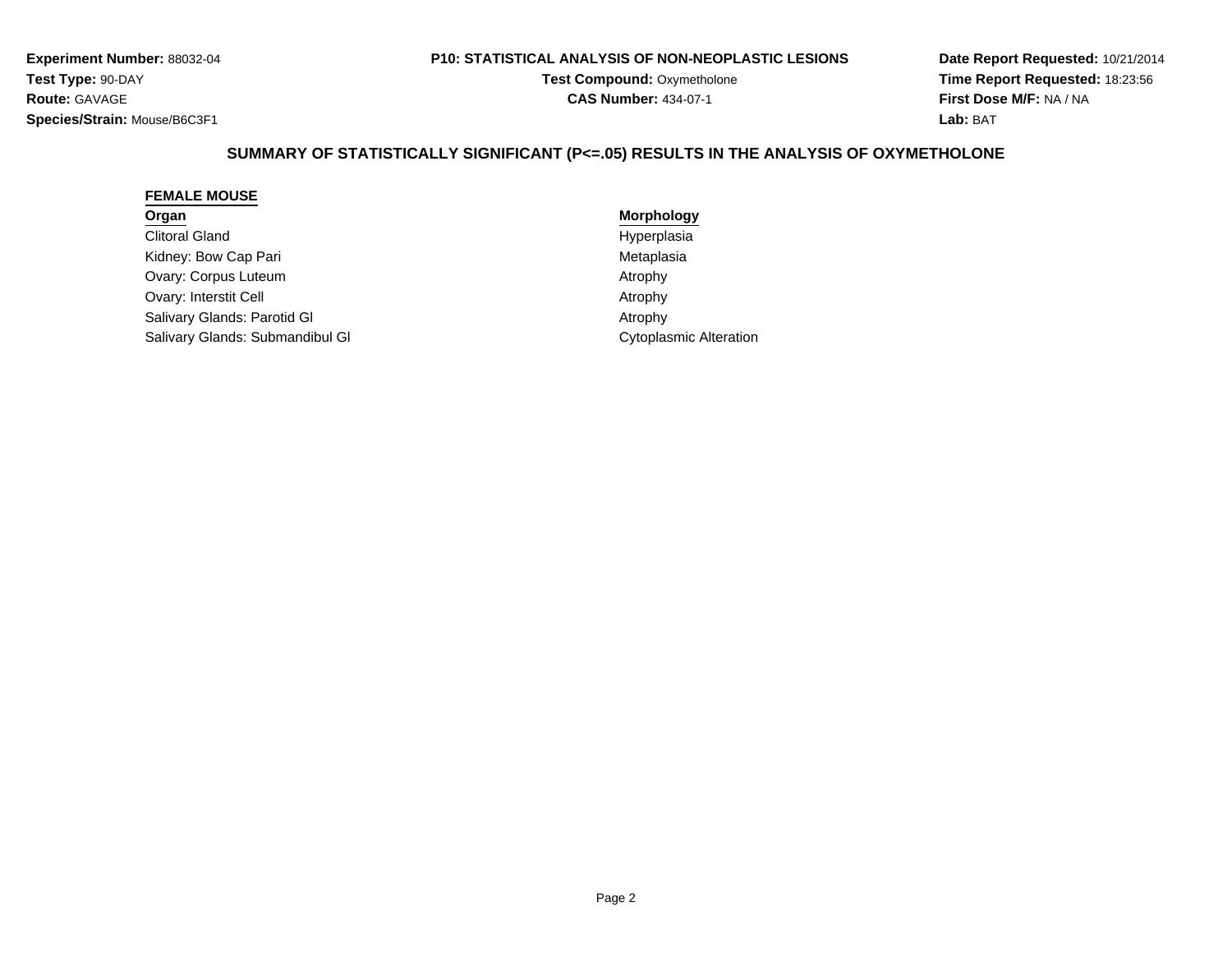**CAS Number:** 434-07-1

**Experiment Number:** 88032-04**Test Type:** 90-DAY**Route:** GAVAGE**Species/Strain:** Mouse/B6C3F1

### **Date Report Requested:** 10/21/2014 **Time Report Requested:** 18:23:56**First Dose M/F:** NA / NA**Lab:** BAT

|                            |             |                     | <b>MALE</b>                |                     |                      |                      |
|----------------------------|-------------|---------------------|----------------------------|---------------------|----------------------|----------------------|
| <b>DOSE</b>                | 0 MG/KG     | <b>MG/KG</b><br>160 | <b>MG/KG</b><br>320        | <b>MG/KG</b><br>630 | <b>MG/KG</b><br>1250 | <b>MG/KG</b><br>2500 |
| Kidney: Bow Cap Pari       |             |                     |                            |                     |                      |                      |
| <b>Metaplasia</b>          |             |                     |                            |                     |                      |                      |
| <b>LESION RATES</b>        |             |                     |                            |                     |                      |                      |
| <b>OVERALL(a)</b>          | $0/10(0\%)$ | $0/0 (0\%)$         | $0/0 (0\%)$                | $0/0 (0\%)$         | $0/0$ $(0%)$         | $0/10(0\%)$          |
| POLY-3 RATE (b)            | 0/10.00     | 0/0.00              | 0/0.00                     | 0/0.00              | 0/0.00               | 0/10.00              |
| POLY-3 PERCENT (g)         | 0%          | 0%                  | 0%                         | $0\%$               | 0%                   | 0%                   |
| <b>TERMINAL (d)</b>        | $0/10(0\%)$ | $0/0 (0\%)$         | $0/0 (0\%)$                | $0/0 (0\%)$         | $0/0 (0\%)$          | $0/10(0\%)$          |
| <b>FIRST INCIDENCE</b>     | ---         | $---$               | $\qquad \qquad - \qquad -$ | $---$               | ---                  | $---$                |
| <b>STATISTICAL TESTS</b>   |             |                     |                            |                     |                      |                      |
| POLY <sub>3</sub>          | (n)         | (n)                 | (n)                        | (n)                 | (n)                  | (n)                  |
| <b>POLY 1.5</b>            | (n)         | (n)                 | (n)                        | (n)                 | (n)                  | (n)                  |
| POLY <sub>6</sub>          | (n)         | (n)                 | (n)                        | (n)                 | (n)                  | (n)                  |
| <b>COCH-ARM / FISHERS</b>  | (n)         | (n)                 | (n)                        | (n)                 | (n)                  | (n)                  |
| <b>MAX-ISO-POLY-3</b>      | (n)         | (n)                 | (n)                        | (n)                 | (n)                  | (n)                  |
| <b>HISTCONT SAME RTE</b>   |             |                     |                            |                     |                      |                      |
| <b>HISTCONT ALL RTES</b>   |             |                     |                            |                     |                      |                      |
| <b>CURR VS HC SAME RTE</b> |             |                     |                            |                     |                      |                      |
| <b>CURR VS HC ALL RTES</b> |             |                     |                            |                     |                      |                      |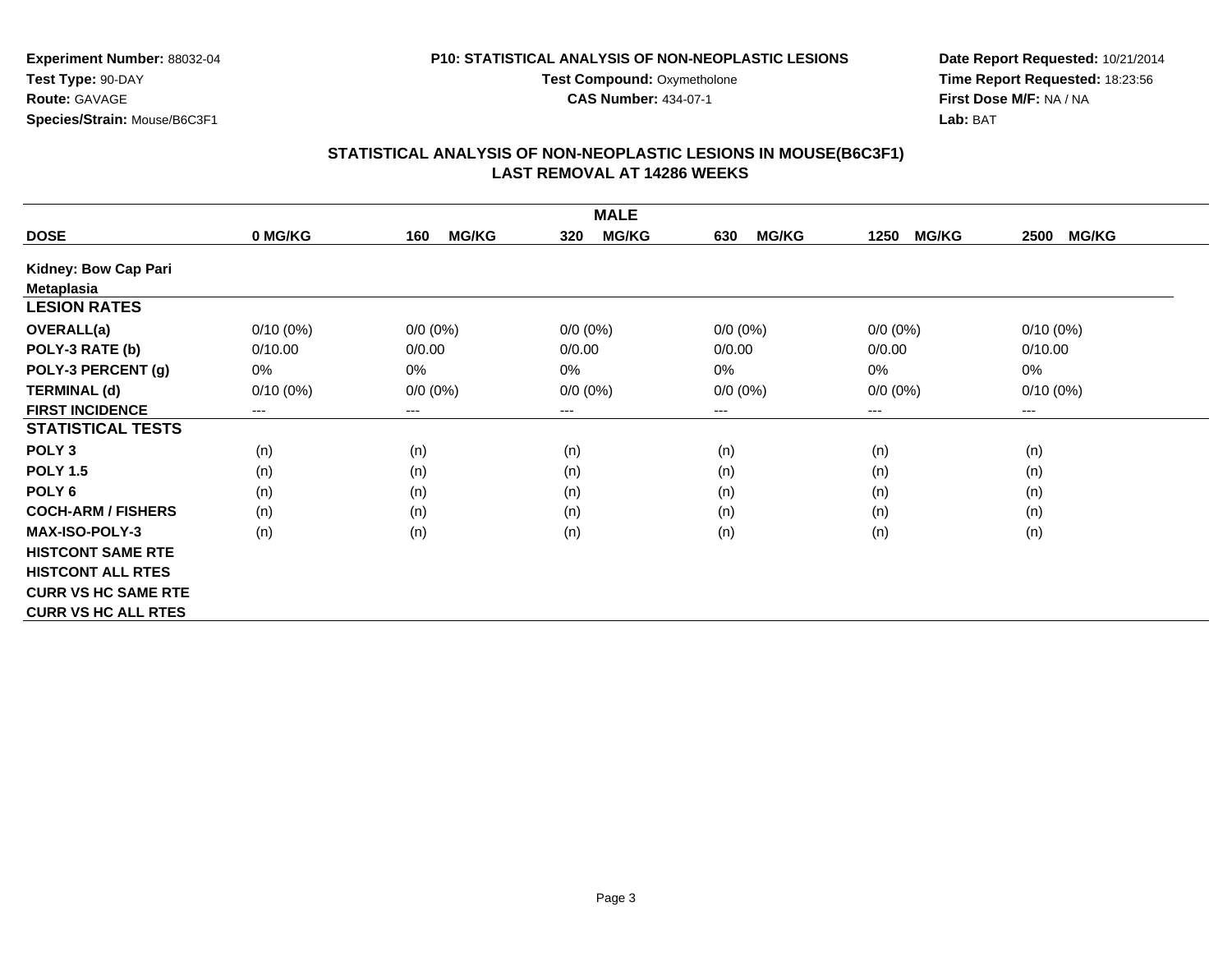**CAS Number:** 434-07-1

**Experiment Number:** 88032-04**Test Type:** 90-DAY**Route:** GAVAGE**Species/Strain:** Mouse/B6C3F1

### **Date Report Requested:** 10/21/2014 **Time Report Requested:** 18:23:56**First Dose M/F:** NA / NA**Lab:** BAT

|                                    |             |                     | <b>MALE</b>         |                     |                      |                        |
|------------------------------------|-------------|---------------------|---------------------|---------------------|----------------------|------------------------|
| <b>DOSE</b>                        | 0 MG/KG     | <b>MG/KG</b><br>160 | <b>MG/KG</b><br>320 | <b>MG/KG</b><br>630 | <b>MG/KG</b><br>1250 | <b>MG/KG</b><br>2500   |
| <b>Nose</b>                        |             |                     |                     |                     |                      |                        |
| <b>Infiltration Cellular Focal</b> |             |                     |                     |                     |                      |                        |
| <b>LESION RATES</b>                |             |                     |                     |                     |                      |                        |
| <b>OVERALL(a)</b>                  | $0/10(0\%)$ | $0/0 (0\%)$         | $0/0 (0\%)$         | $0/0 (0\%)$         | $0/0 (0\%)$          | $0/10(0\%)$            |
| POLY-3 RATE (b)                    | 0/10.00     | 0/0.00              | 0/0.00              | 0/0.00              | 0/0.00               | 0/10.00                |
| POLY-3 PERCENT (g)                 | 0%          | 0%                  | 0%                  | 0%                  | 0%                   | 0%                     |
| <b>TERMINAL (d)</b>                | $0/10(0\%)$ | $0/0 (0\%)$         | $0/0 (0\%)$         | $0/0 (0\%)$         | $0/0 (0\%)$          | $0/10(0\%)$            |
| <b>FIRST INCIDENCE</b>             | ---         | ---                 | $--$                | ---                 | ---                  | $\qquad \qquad \cdots$ |
| <b>STATISTICAL TESTS</b>           |             |                     |                     |                     |                      |                        |
| POLY <sub>3</sub>                  | (n)         | (n)                 | (n)                 | (n)                 | (n)                  | (n)                    |
| <b>POLY 1.5</b>                    | (n)         | (n)                 | (n)                 | (n)                 | (n)                  | (n)                    |
| POLY 6                             | (n)         | (n)                 | (n)                 | (n)                 | (n)                  | (n)                    |
| <b>COCH-ARM / FISHERS</b>          | (n)         | (n)                 | (n)                 | (n)                 | (n)                  | (n)                    |
| <b>MAX-ISO-POLY-3</b>              | (n)         | (n)                 | (n)                 | (n)                 | (n)                  | (n)                    |
| <b>HISTCONT SAME RTE</b>           |             |                     |                     |                     |                      |                        |
| <b>HISTCONT ALL RTES</b>           |             |                     |                     |                     |                      |                        |
| <b>CURR VS HC SAME RTE</b>         |             |                     |                     |                     |                      |                        |
| <b>CURR VS HC ALL RTES</b>         |             |                     |                     |                     |                      |                        |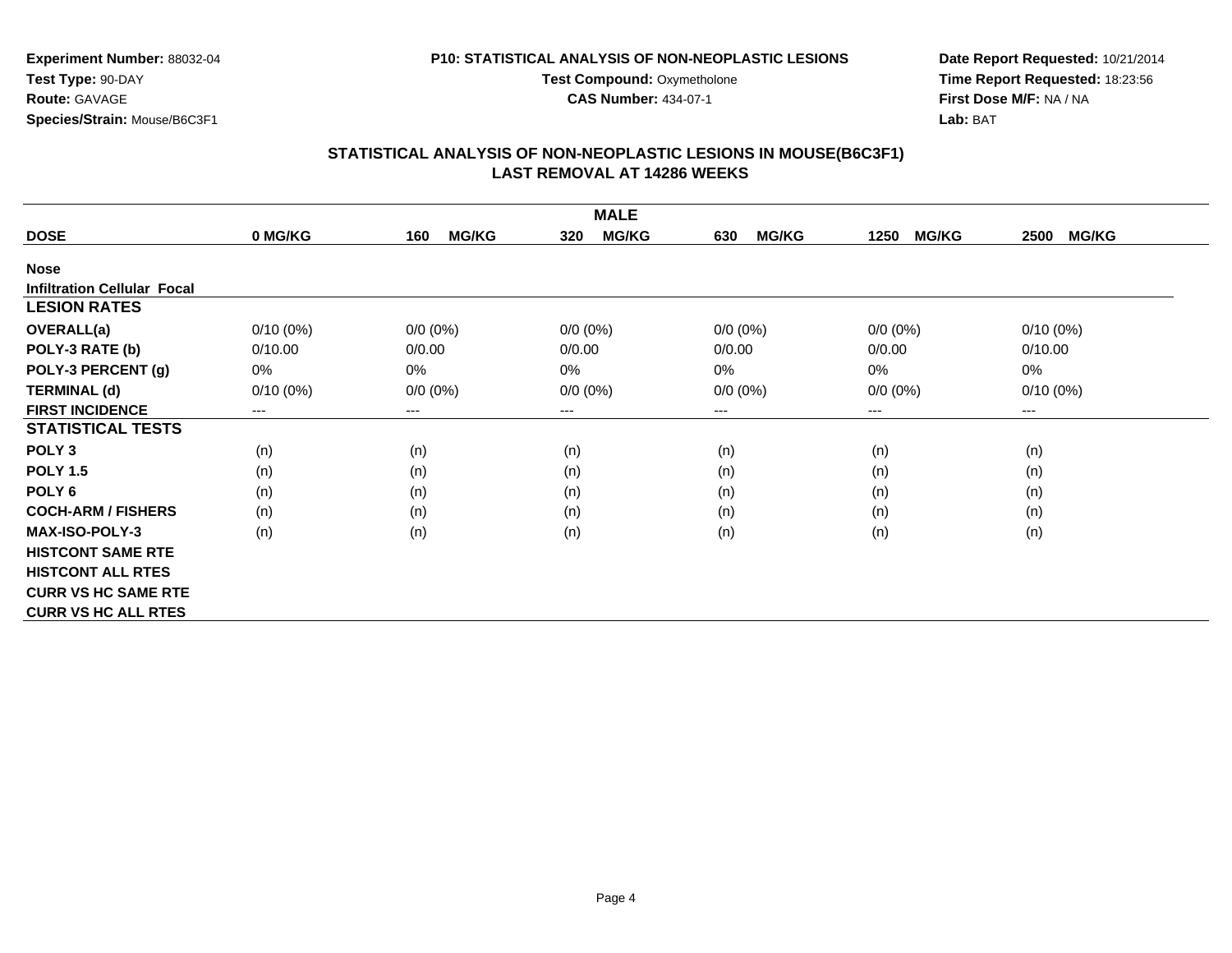**CAS Number:** 434-07-1

**Experiment Number:** 88032-04**Test Type:** 90-DAY**Route:** GAVAGE**Species/Strain:** Mouse/B6C3F1

### **Date Report Requested:** 10/21/2014 **Time Report Requested:** 18:23:56**First Dose M/F:** NA / NA**Lab:** BAT

|                            |            |                     | <b>MALE</b>         |                     |                      |                      |
|----------------------------|------------|---------------------|---------------------|---------------------|----------------------|----------------------|
| <b>DOSE</b>                | 0 MG/KG    | <b>MG/KG</b><br>160 | <b>MG/KG</b><br>320 | <b>MG/KG</b><br>630 | <b>MG/KG</b><br>1250 | <b>MG/KG</b><br>2500 |
| <b>Parathyroid Gland</b>   |            |                     |                     |                     |                      |                      |
| Cyst                       |            |                     |                     |                     |                      |                      |
| <b>LESION RATES</b>        |            |                     |                     |                     |                      |                      |
| <b>OVERALL(a)</b>          | $0/9(0\%)$ | $0/0 (0\%)$         | $0/0 (0\%)$         | $0/0 (0\%)$         | $0/0 (0\%)$          | 0/5(0%)              |
| POLY-3 RATE (b)            | 0/9.00     | 0/0.00              | 0/0.00              | 0/0.00              | 0/0.00               | 0/5.00               |
| POLY-3 PERCENT (g)         | $0\%$      | 0%                  | 0%                  | 0%                  | 0%                   | 0%                   |
| <b>TERMINAL (d)</b>        | $0/9(0\%)$ | $0/0 (0\%)$         | $0/0 (0\%)$         | $0/0 (0\%)$         | $0/0 (0\%)$          | 0/5(0%)              |
| <b>FIRST INCIDENCE</b>     | $---$      | ---                 | $---$               | $---$               | ---                  | $---$                |
| <b>STATISTICAL TESTS</b>   |            |                     |                     |                     |                      |                      |
| POLY <sub>3</sub>          | (n)        | (n)                 | (n)                 | (n)                 | (n)                  | (n)                  |
| <b>POLY 1.5</b>            | (n)        | (n)                 | (n)                 | (n)                 | (n)                  | (n)                  |
| POLY <sub>6</sub>          | (n)        | (n)                 | (n)                 | (n)                 | (n)                  | (n)                  |
| <b>COCH-ARM / FISHERS</b>  | (n)        | (n)                 | (n)                 | (n)                 | (n)                  | (n)                  |
| <b>MAX-ISO-POLY-3</b>      | (n)        | (n)                 | (n)                 | (n)                 | (n)                  | (n)                  |
| <b>HISTCONT SAME RTE</b>   |            |                     |                     |                     |                      |                      |
| <b>HISTCONT ALL RTES</b>   |            |                     |                     |                     |                      |                      |
| <b>CURR VS HC SAME RTE</b> |            |                     |                     |                     |                      |                      |
| <b>CURR VS HC ALL RTES</b> |            |                     |                     |                     |                      |                      |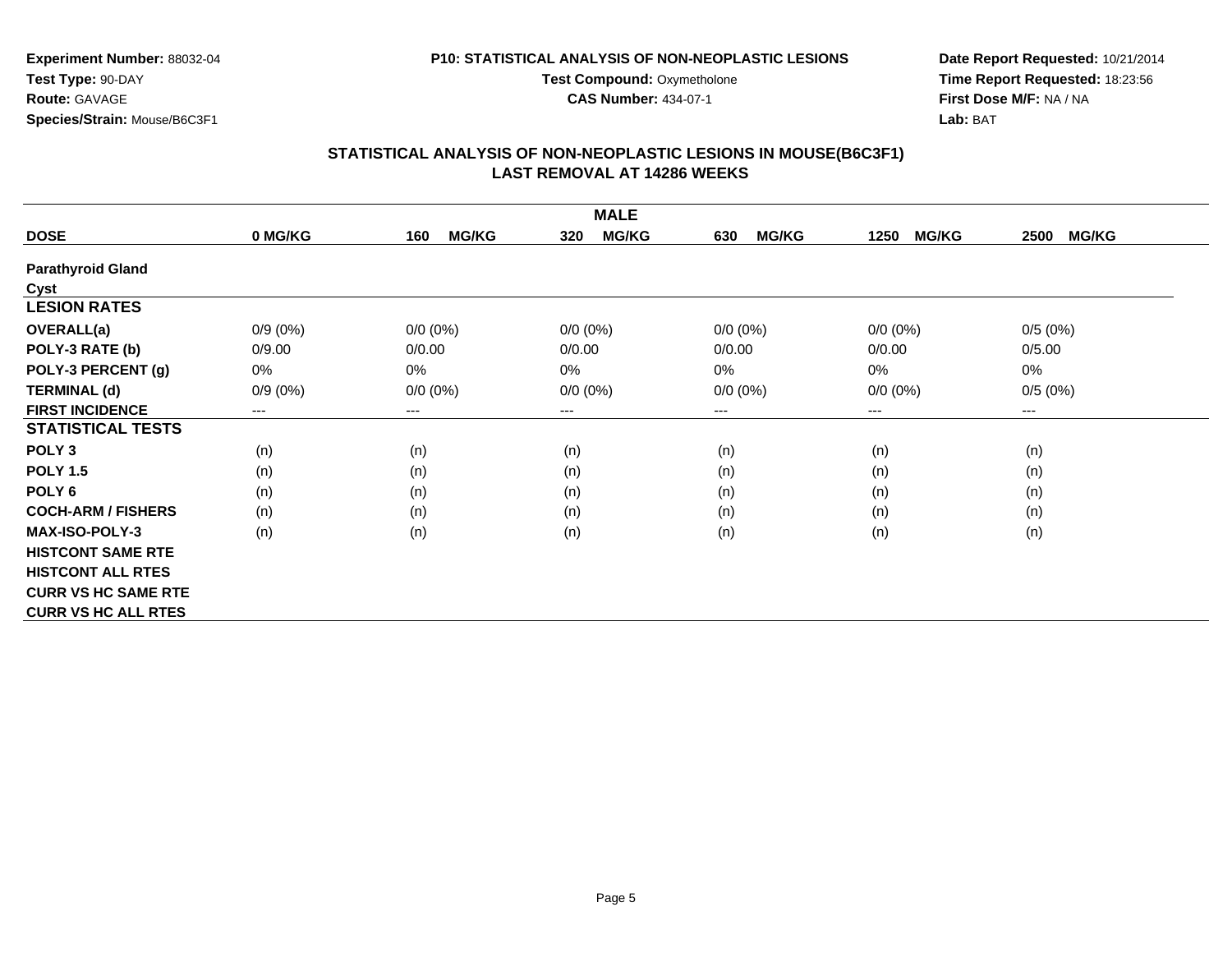**CAS Number:** 434-07-1

**Experiment Number:** 88032-04**Test Type:** 90-DAY**Route:** GAVAGE**Species/Strain:** Mouse/B6C3F1

### **Date Report Requested:** 10/21/2014 **Time Report Requested:** 18:23:56**First Dose M/F:** NA / NA**Lab:** BAT

|                                    |             |                     | <b>MALE</b>         |                     |                      |                      |
|------------------------------------|-------------|---------------------|---------------------|---------------------|----------------------|----------------------|
| <b>DOSE</b>                        | 0 MG/KG     | <b>MG/KG</b><br>160 | <b>MG/KG</b><br>320 | <b>MG/KG</b><br>630 | <b>MG/KG</b><br>1250 | <b>MG/KG</b><br>2500 |
| <b>Salivary Glands: Parotid Gl</b> |             |                     |                     |                     |                      |                      |
| <b>Atrophy</b>                     |             |                     |                     |                     |                      |                      |
| <b>LESION RATES</b>                |             |                     |                     |                     |                      |                      |
| <b>OVERALL(a)</b>                  | $0/10(0\%)$ | $0/0 (0\%)$         | $0/0 (0\%)$         | $0/0 (0\%)$         | $0/0 (0\%)$          | $0/10(0\%)$          |
| POLY-3 RATE (b)                    | 0/10.00     | 0/0.00              | 0/0.00              | 0/0.00              | 0/0.00               | 0/10.00              |
| POLY-3 PERCENT (g)                 | 0%          | 0%                  | 0%                  | 0%                  | 0%                   | $0\%$                |
| <b>TERMINAL (d)</b>                | $0/10(0\%)$ | $0/0 (0\%)$         | $0/0 (0\%)$         | $0/0 (0\%)$         | $0/0 (0\%)$          | $0/10(0\%)$          |
| <b>FIRST INCIDENCE</b>             | ---         | ---                 | $---$               | ---                 | $---$                | $---$                |
| <b>STATISTICAL TESTS</b>           |             |                     |                     |                     |                      |                      |
| POLY <sub>3</sub>                  | (n)         | (n)                 | (n)                 | (n)                 | (n)                  | (n)                  |
| <b>POLY 1.5</b>                    | (n)         | (n)                 | (n)                 | (n)                 | (n)                  | (n)                  |
| POLY <sub>6</sub>                  | (n)         | (n)                 | (n)                 | (n)                 | (n)                  | (n)                  |
| <b>COCH-ARM / FISHERS</b>          | (n)         | (n)                 | (n)                 | (n)                 | (n)                  | (n)                  |
| <b>MAX-ISO-POLY-3</b>              | (n)         | (n)                 | (n)                 | (n)                 | (n)                  | (n)                  |
| <b>HISTCONT SAME RTE</b>           |             |                     |                     |                     |                      |                      |
| <b>HISTCONT ALL RTES</b>           |             |                     |                     |                     |                      |                      |
| <b>CURR VS HC SAME RTE</b>         |             |                     |                     |                     |                      |                      |
| <b>CURR VS HC ALL RTES</b>         |             |                     |                     |                     |                      |                      |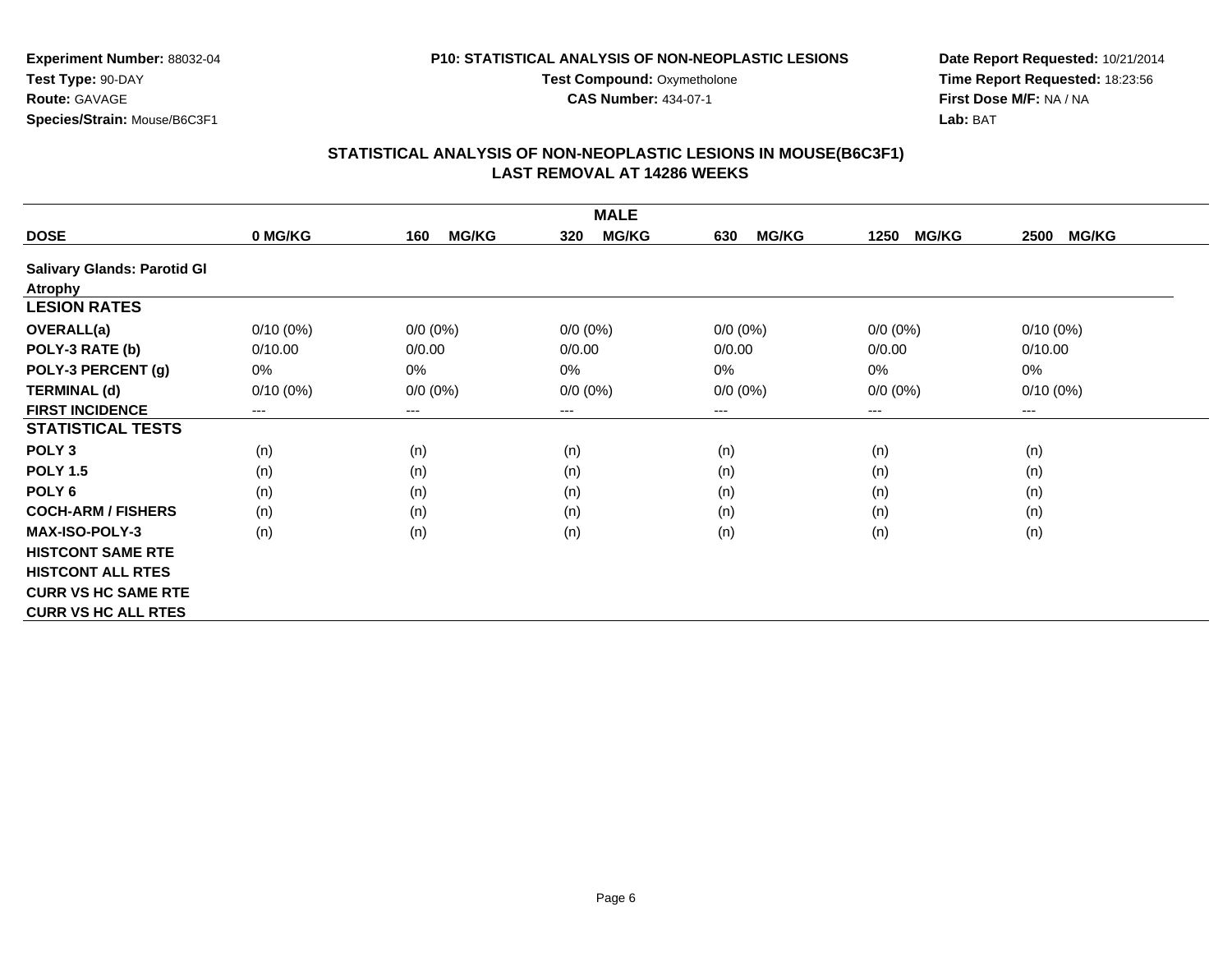**CAS Number:** 434-07-1

**Experiment Number:** 88032-04**Test Type:** 90-DAY**Route:** GAVAGE**Species/Strain:** Mouse/B6C3F1

### **Date Report Requested:** 10/21/2014 **Time Report Requested:** 18:23:56**First Dose M/F:** NA / NA**Lab:** BAT

|                                 |             |                     | <b>MALE</b>         |                     |                      |                      |
|---------------------------------|-------------|---------------------|---------------------|---------------------|----------------------|----------------------|
| <b>DOSE</b>                     | 0 MG/KG     | <b>MG/KG</b><br>160 | <b>MG/KG</b><br>320 | <b>MG/KG</b><br>630 | <b>MG/KG</b><br>1250 | <b>MG/KG</b><br>2500 |
| Salivary Glands: Submandibul Gl |             |                     |                     |                     |                      |                      |
| <b>Cytoplasmic Alteration</b>   |             |                     |                     |                     |                      |                      |
| <b>LESION RATES</b>             |             |                     |                     |                     |                      |                      |
| <b>OVERALL(a)</b>               | $0/10(0\%)$ | $0/0 (0\%)$         | $0/0 (0\%)$         | $0/0 (0\%)$         | $0/0 (0\%)$          | $0/10(0\%)$          |
| POLY-3 RATE (b)                 | 0/10.00     | 0/0.00              | 0/0.00              | 0/0.00              | 0/0.00               | 0/10.00              |
| POLY-3 PERCENT (g)              | 0%          | $0\%$               | 0%                  | $0\%$               | 0%                   | 0%                   |
| <b>TERMINAL (d)</b>             | $0/10(0\%)$ | $0/0 (0\%)$         | $0/0 (0\%)$         | $0/0 (0\%)$         | $0/0 (0\%)$          | $0/10(0\%)$          |
| <b>FIRST INCIDENCE</b>          | ---         | ---                 | $---$               | ---                 | ---                  | ---                  |
| <b>STATISTICAL TESTS</b>        |             |                     |                     |                     |                      |                      |
| POLY <sub>3</sub>               | (n)         | (n)                 | (n)                 | (n)                 | (n)                  | (n)                  |
| <b>POLY 1.5</b>                 | (n)         | (n)                 | (n)                 | (n)                 | (n)                  | (n)                  |
| POLY <sub>6</sub>               | (n)         | (n)                 | (n)                 | (n)                 | (n)                  | (n)                  |
| <b>COCH-ARM / FISHERS</b>       | (n)         | (n)                 | (n)                 | (n)                 | (n)                  | (n)                  |
| <b>MAX-ISO-POLY-3</b>           | (n)         | (n)                 | (n)                 | (n)                 | (n)                  | (n)                  |
| <b>HISTCONT SAME RTE</b>        |             |                     |                     |                     |                      |                      |
| <b>HISTCONT ALL RTES</b>        |             |                     |                     |                     |                      |                      |
| <b>CURR VS HC SAME RTE</b>      |             |                     |                     |                     |                      |                      |
| <b>CURR VS HC ALL RTES</b>      |             |                     |                     |                     |                      |                      |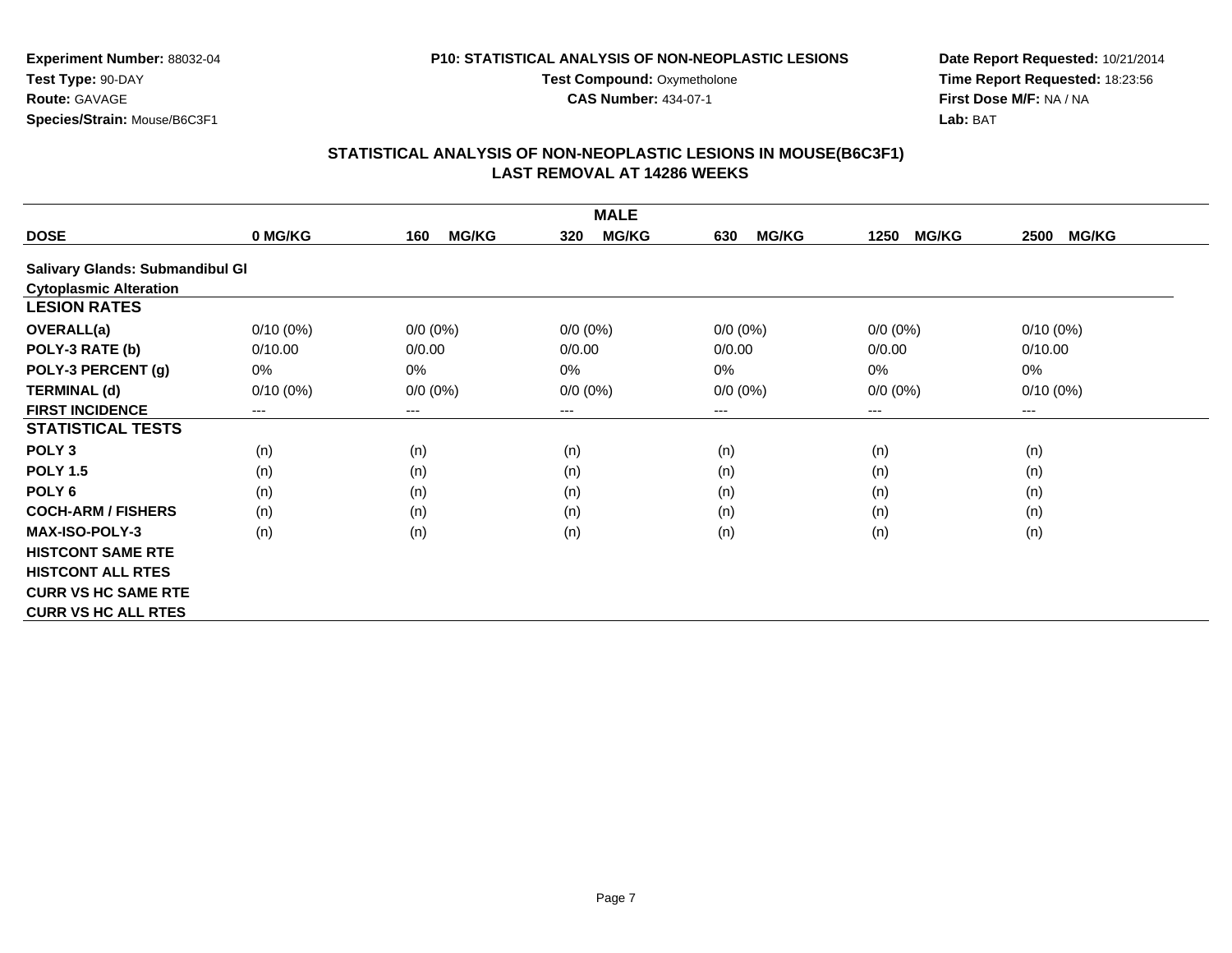**CAS Number:** 434-07-1

**Experiment Number:** 88032-04**Test Type:** 90-DAY**Route:** GAVAGE**Species/Strain:** Mouse/B6C3F1

**Date Report Requested:** 10/21/2014 **Time Report Requested:** 18:23:56**First Dose M/F:** NA / NA**Lab:** BAT

|                                  |             |                     | <b>MALE</b>                |                     |                      |                      |
|----------------------------------|-------------|---------------------|----------------------------|---------------------|----------------------|----------------------|
| <b>DOSE</b>                      | 0 MG/KG     | <b>MG/KG</b><br>160 | <b>MG/KG</b><br>320        | <b>MG/KG</b><br>630 | <b>MG/KG</b><br>1250 | <b>MG/KG</b><br>2500 |
| Stomach, Forestomach: Epithelium |             |                     |                            |                     |                      |                      |
| <b>Hyperplasia Focal</b>         |             |                     |                            |                     |                      |                      |
| <b>LESION RATES</b>              |             |                     |                            |                     |                      |                      |
| <b>OVERALL(a)</b>                | $0/10(0\%)$ | $0/0 (0\%)$         | $0/0 (0\%)$                | $0/0 (0\%)$         | $0/0 (0\%)$          | $1/10(10\%)$         |
| POLY-3 RATE (b)                  | 0/10.00     | 0/0.00              | 0/0.00                     | 0/0.00              | 0/0.00               | 1/10.00              |
| POLY-3 PERCENT (g)               | 0%          | 0%                  | $0\%$                      | $0\%$               | 0%                   | 10%                  |
| <b>TERMINAL (d)</b>              | $0/10(0\%)$ | $0/0 (0\%)$         | $0/0 (0\%)$                | $0/0 (0\%)$         | $0/0 (0\%)$          | $1/10(10\%)$         |
| <b>FIRST INCIDENCE</b>           | ---         | ---                 | $\qquad \qquad - \qquad -$ | ---                 | ---                  | 93(T)                |
| <b>STATISTICAL TESTS</b>         |             |                     |                            |                     |                      |                      |
| POLY <sub>3</sub>                | (e)         | (e)                 | (e)                        | (e)                 | (e)                  | $P = 0.500$          |
| <b>POLY 1.5</b>                  | (e)         | (e)                 | (e)                        | (e)                 | (e)                  | $P = 0.500$          |
| POLY <sub>6</sub>                | (e)         | (e)                 | (e)                        | (e)                 | (e)                  | $P = 0.500$          |
| <b>COCH-ARM / FISHERS</b>        | $P=0.304$   | (e)                 | (e)                        | (e)                 | (e)                  | $P = 0.500$          |
| <b>MAX-ISO-POLY-3</b>            | (e)         | (e)                 | (e)                        | (e)                 | (e)                  | $P=0.159$            |
| <b>HISTCONT SAME RTE</b>         |             |                     |                            |                     |                      |                      |
| <b>HISTCONT ALL RTES</b>         |             |                     |                            |                     |                      |                      |
| <b>CURR VS HC SAME RTE</b>       |             |                     |                            |                     |                      |                      |
| <b>CURR VS HC ALL RTES</b>       |             |                     |                            |                     |                      |                      |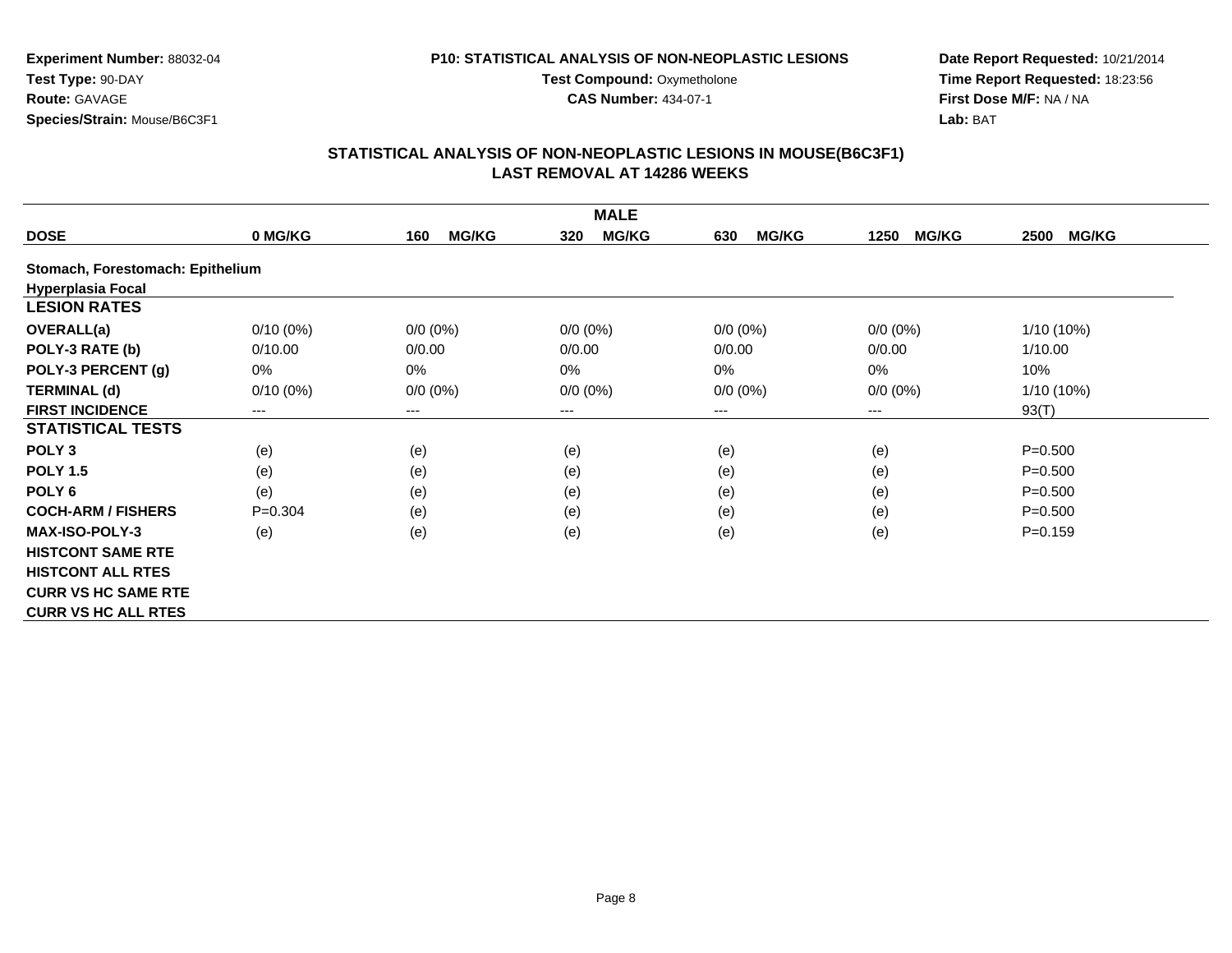#### **P10: STATISTICAL ANALYSIS OF NON-NEOPLASTIC LESIONS**

**Test Compound: Oxymetholone CAS Number:** 434-07-1

**Experiment Number:** 88032-04**Test Type:** 90-DAY**Route:** GAVAGE**Species/Strain:** Mouse/B6C3F1

### **Date Report Requested:** 10/21/2014 **Time Report Requested:** 18:23:56**First Dose M/F:** NA / NA**Lab:** BAT

|                                |             |                     | <b>MALE</b>         |                     |                      |                      |
|--------------------------------|-------------|---------------------|---------------------|---------------------|----------------------|----------------------|
| <b>DOSE</b>                    | 0 MG/KG     | <b>MG/KG</b><br>160 | <b>MG/KG</b><br>320 | <b>MG/KG</b><br>630 | 1250<br><b>MG/KG</b> | <b>MG/KG</b><br>2500 |
| Stomach, Glandular: Epithelium |             |                     |                     |                     |                      |                      |
| <b>Mineralization</b>          |             |                     |                     |                     |                      |                      |
| <b>LESION RATES</b>            |             |                     |                     |                     |                      |                      |
| <b>OVERALL(a)</b>              | $0/10(0\%)$ | $0/0 (0\%)$         | $0/0 (0\%)$         | $0/0 (0\%)$         | $0/0 (0\%)$          | 2/10(20%)            |
| POLY-3 RATE (b)                | 0/10.00     | 0/0.00              | 0/0.00              | 0/0.00              | 0/0.00               | 2/10.00              |
| POLY-3 PERCENT (g)             | 0%          | 0%                  | 0%                  | $0\%$               | 0%                   | 20%                  |
| <b>TERMINAL (d)</b>            | $0/10(0\%)$ | $0/0 (0\%)$         | $0/0 (0\%)$         | $0/0 (0\%)$         | $0/0 (0\%)$          | 2/10(20%)            |
| <b>FIRST INCIDENCE</b>         | $---$       | ---                 | $--$                | ---                 | ---                  | 93(T)                |
| <b>STATISTICAL TESTS</b>       |             |                     |                     |                     |                      |                      |
| POLY <sub>3</sub>              | (e)         | (e)                 | (e)                 | (e)                 | (e)                  | $P=0.227$            |
| <b>POLY 1.5</b>                | (e)         | (e)                 | (e)                 | (e)                 | (e)                  | $P=0.227$            |
| POLY <sub>6</sub>              | (e)         | (e)                 | (e)                 | (e)                 | (e)                  | $P=0.227$            |
| <b>COCH-ARM / FISHERS</b>      | $P = 0.132$ | (e)                 | (e)                 | (e)                 | (e)                  | $P = 0.237$          |
| <b>MAX-ISO-POLY-3</b>          | (e)         | (e)                 | (e)                 | (e)                 | (e)                  | $P=0.067$            |
| <b>HISTCONT SAME RTE</b>       |             |                     |                     |                     |                      |                      |
| <b>HISTCONT ALL RTES</b>       |             |                     |                     |                     |                      |                      |
| <b>CURR VS HC SAME RTE</b>     |             |                     |                     |                     |                      |                      |
| <b>CURR VS HC ALL RTES</b>     |             |                     |                     |                     |                      |                      |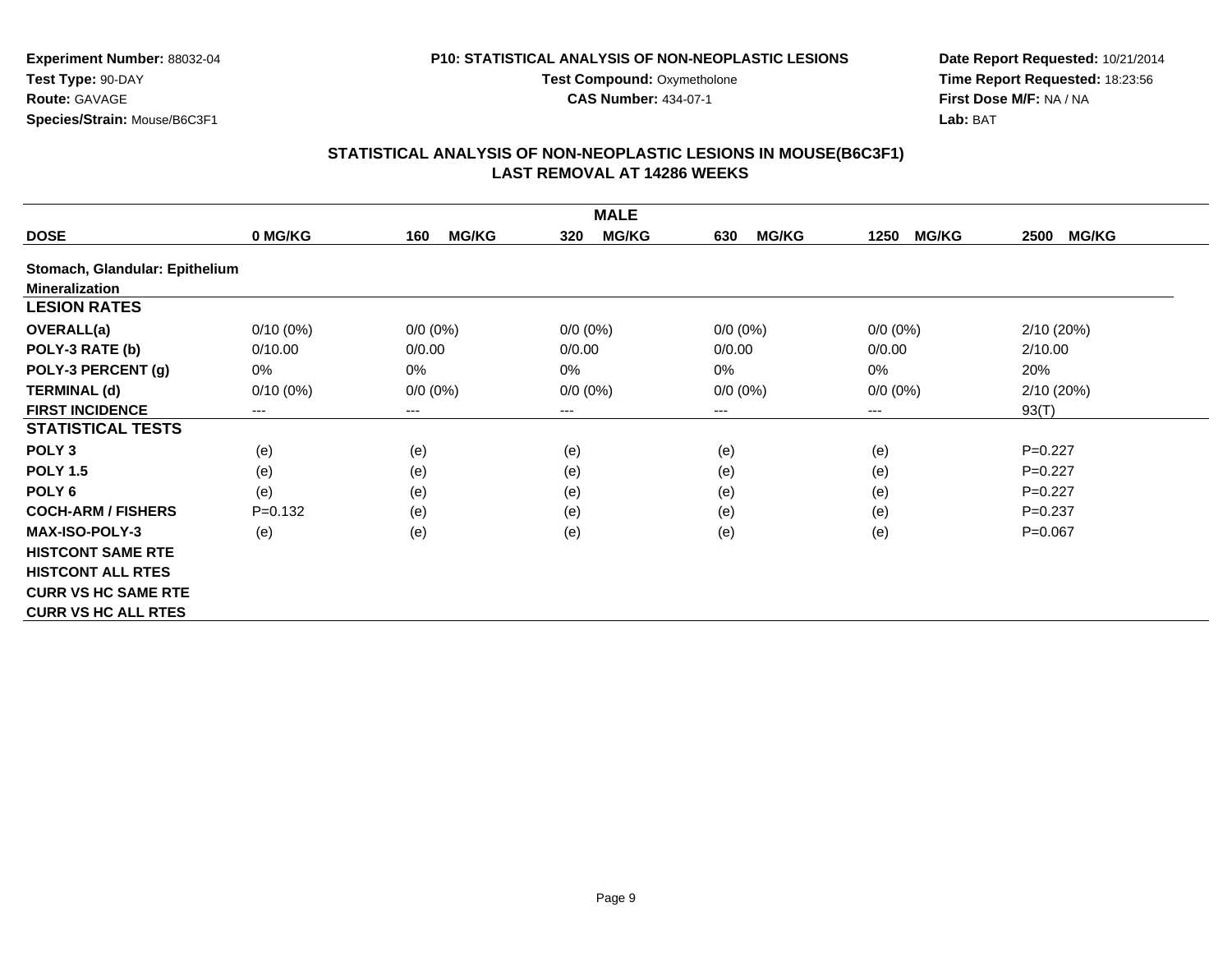#### **P10: STATISTICAL ANALYSIS OF NON-NEOPLASTIC LESIONS**

**Test Compound: Oxymetholone CAS Number:** 434-07-1

**Date Report Requested:** 10/21/2014**Time Report Requested:** 18:23:56**First Dose M/F:** NA / NA**Lab:** BAT

|                            |             |                     | <b>FEMALE</b>       |                     |                      |                      |
|----------------------------|-------------|---------------------|---------------------|---------------------|----------------------|----------------------|
| <b>DOSE</b>                | 0 MG/KG     | <b>MG/KG</b><br>160 | <b>MG/KG</b><br>320 | <b>MG/KG</b><br>630 | <b>MG/KG</b><br>1250 | <b>MG/KG</b><br>2500 |
| <b>Clitoral Gland</b>      |             |                     |                     |                     |                      |                      |
| Hyperplasia                |             |                     |                     |                     |                      |                      |
| <b>LESION RATES</b>        |             |                     |                     |                     |                      |                      |
| <b>OVERALL(a)</b>          | $0/9(0\%)$  | 10/10 (100%)        | 10/10 (100%)        | 10/10 (100%)        | 10/10 (100%)         | 10/10 (100%)         |
| POLY-3 RATE (b)            | 0/9.00      | 10/10.00            | 10/10.00            | 10/10.00            | 10/10.00             | 10/10.00             |
| POLY-3 PERCENT (g)         | 0%          | 100%                | 100%                | 100%                | 100%                 | 100%                 |
| <b>TERMINAL (d)</b>        | $0/9(0\%)$  | 10/10 (100%)        | 10/10 (100%)        | 10/10 (100%)        | 10/10 (100%)         | 10/10 (100%)         |
| <b>FIRST INCIDENCE</b>     | ---         | 93(T)               | 93(T)               | 93(T)               | 93(T)                | 93(T)                |
| <b>STATISTICAL TESTS</b>   |             |                     |                     |                     |                      |                      |
| POLY <sub>3</sub>          | P=0.002**   | $P = NA$            | $P=NA$              | $P=NA$              | $P = NA$             | $P=NA$               |
| <b>POLY 1.5</b>            | $P=0.002**$ | $P=NA$              | $P=NA$              | $P=NA$              | $P=NA$               | $P=NA$               |
| POLY <sub>6</sub>          | P=0.002**   | $P = NA$            | $P = NA$            | $P = NA$            | $P = NA$             | $P = NA$             |
| <b>COCH-ARM / FISHERS</b>  | $P=0.002**$ | $P=0.000**$         | P=0.000**           | $P=0.000**$         | $P=0.000**$          | $P=0.000**$          |
| <b>MAX-ISO-POLY-3</b>      | $P=0.000**$ | (e)                 | (e)                 | (e)                 | (e)                  | (e)                  |
| <b>HISTCONT SAME RTE</b>   |             |                     |                     |                     |                      |                      |
| <b>HISTCONT ALL RTES</b>   |             |                     |                     |                     |                      |                      |
| <b>CURR VS HC SAME RTE</b> |             |                     |                     |                     |                      |                      |
| <b>CURR VS HC ALL RTES</b> |             |                     |                     |                     |                      |                      |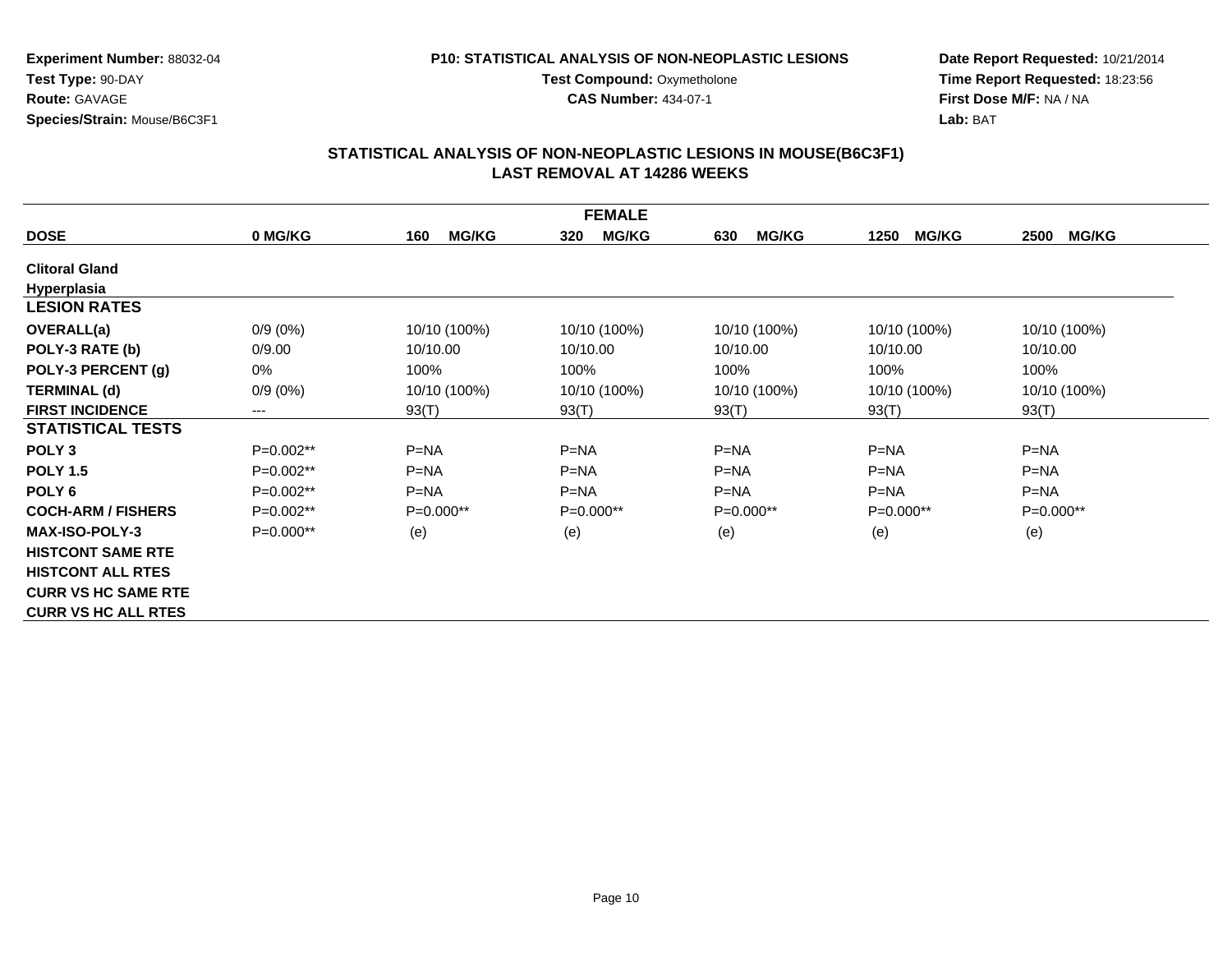#### **P10: STATISTICAL ANALYSIS OF NON-NEOPLASTIC LESIONS**

**Test Compound: Oxymetholone** 

**CAS Number:** 434-07-1

**Date Report Requested:** 10/21/2014 **Time Report Requested:** 18:23:56**First Dose M/F:** NA / NA**Lab:** BAT

|                            |             |                     | <b>FEMALE</b>       |                     |                      |                      |
|----------------------------|-------------|---------------------|---------------------|---------------------|----------------------|----------------------|
| <b>DOSE</b>                | 0 MG/KG     | <b>MG/KG</b><br>160 | <b>MG/KG</b><br>320 | <b>MG/KG</b><br>630 | <b>MG/KG</b><br>1250 | <b>MG/KG</b><br>2500 |
| Kidney: Bow Cap Pari       |             |                     |                     |                     |                      |                      |
| <b>Metaplasia</b>          |             |                     |                     |                     |                      |                      |
| <b>LESION RATES</b>        |             |                     |                     |                     |                      |                      |
| <b>OVERALL(a)</b>          | $0/10(0\%)$ | 10/10 (100%)        | 10/10 (100%)        | 10/10 (100%)        | 10/10 (100%)         | 10/10 (100%)         |
| POLY-3 RATE (b)            | 0/10.00     | 10/10.00            | 10/10.00            | 10/10.00            | 10/10.00             | 10/10.00             |
| POLY-3 PERCENT (g)         | 0%          | 100%                | 100%                | 100%                | 100%                 | 100%                 |
| <b>TERMINAL (d)</b>        | $0/10(0\%)$ | 10/10 (100%)        | 10/10 (100%)        | 10/10 (100%)        | 10/10 (100%)         | 10/10 (100%)         |
| <b>FIRST INCIDENCE</b>     | $---$       | 93(T)               | 93(T)               | 93(T)               | 93(T)                | 93(T)                |
| <b>STATISTICAL TESTS</b>   |             |                     |                     |                     |                      |                      |
| POLY <sub>3</sub>          | $P<0.001**$ | $P=NA$              | $P=NA$              | $P=NA$              | $P=NA$               | $P = NA$             |
| <b>POLY 1.5</b>            | P<0.001**   | $P = NA$            | $P = NA$            | $P=NA$              | $P = NA$             | $P = NA$             |
| POLY <sub>6</sub>          | P<0.001**   | $P=NA$              | $P = NA$            | $P=NA$              | $P=NA$               | $P = NA$             |
| <b>COCH-ARM / FISHERS</b>  | P<0.001**   | $P=0.000**$         | $P=0.000**$         | $P=0.000**$         | $P=0.000**$          | $P=0.000**$          |
| <b>MAX-ISO-POLY-3</b>      | P=0.000**   | (e)                 | (e)                 | (e)                 | (e)                  | (e)                  |
| <b>HISTCONT SAME RTE</b>   |             |                     |                     |                     |                      |                      |
| <b>HISTCONT ALL RTES</b>   |             |                     |                     |                     |                      |                      |
| <b>CURR VS HC SAME RTE</b> |             |                     |                     |                     |                      |                      |
| <b>CURR VS HC ALL RTES</b> |             |                     |                     |                     |                      |                      |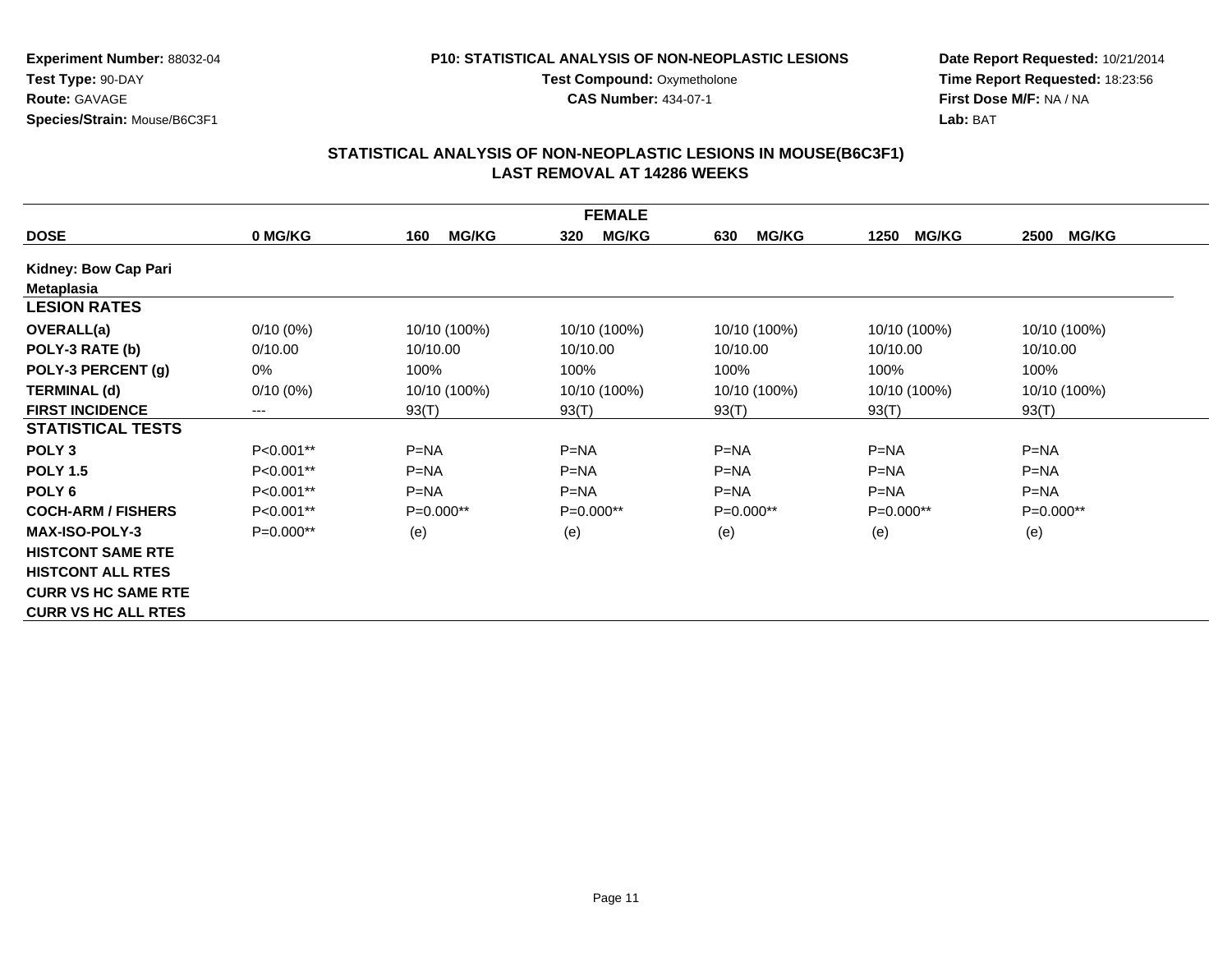**Experiment Number:** 88032-04

**Test Type:** 90-DAY**Route:** GAVAGE**Species/Strain:** Mouse/B6C3F1

#### **P10: STATISTICAL ANALYSIS OF NON-NEOPLASTIC LESIONS**

**Test Compound: Oxymetholone** 

**CAS Number:** 434-07-1

**Date Report Requested:** 10/21/2014**Time Report Requested:** 18:23:56**First Dose M/F:** NA / NA**Lab:** BAT

|                                    |              |                     | <b>FEMALE</b>       |                     |                      |                      |
|------------------------------------|--------------|---------------------|---------------------|---------------------|----------------------|----------------------|
| <b>DOSE</b>                        | 0 MG/KG      | <b>MG/KG</b><br>160 | <b>MG/KG</b><br>320 | <b>MG/KG</b><br>630 | <b>MG/KG</b><br>1250 | <b>MG/KG</b><br>2500 |
| <b>Nose</b>                        |              |                     |                     |                     |                      |                      |
| <b>Infiltration Cellular Focal</b> |              |                     |                     |                     |                      |                      |
| <b>LESION RATES</b>                |              |                     |                     |                     |                      |                      |
| <b>OVERALL(a)</b>                  | 1/10 (10%)   | $0/0 (0\%)$         | $0/0(0\%)$          | $0/0 (0\%)$         | $0/0 (0\%)$          | $0/10(0\%)$          |
| POLY-3 RATE (b)                    | 1/10.00      | 0/0.00              | 0/0.00              | 0/0.00              | 0/0.00               | 0/10.00              |
| POLY-3 PERCENT (g)                 | 10%          | 0%                  | 0%                  | 0%                  | 0%                   | 0%                   |
| <b>TERMINAL (d)</b>                | $1/10(10\%)$ | $0/0 (0\%)$         | $0/0 (0\%)$         | $0/0 (0\%)$         | $0/0 (0\%)$          | $0/10(0\%)$          |
| <b>FIRST INCIDENCE</b>             | 93(T)        | ---                 | $--$                | ---                 | ---                  | ---                  |
| <b>STATISTICAL TESTS</b>           |              |                     |                     |                     |                      |                      |
| POLY <sub>3</sub>                  | (e)          | (e)                 | (e)                 | (e)                 | (e)                  | $P = 0.500N$         |
| <b>POLY 1.5</b>                    | (e)          | (e)                 | (e)                 | (e)                 | (e)                  | P=0.500N             |
| POLY 6                             | (e)          | (e)                 | (e)                 | (e)                 | (e)                  | P=0.500N             |
| <b>COCH-ARM / FISHERS</b>          | P=0.304N     | (e)                 | (e)                 | (e)                 | (e)                  | $P = 0.500N$         |
| <b>MAX-ISO-POLY-3</b>              | (e)          | (e)                 | (e)                 | (e)                 | (e)                  | $P = 0.159N$         |
| <b>HISTCONT SAME RTE</b>           |              |                     |                     |                     |                      |                      |
| <b>HISTCONT ALL RTES</b>           |              |                     |                     |                     |                      |                      |
| <b>CURR VS HC SAME RTE</b>         |              |                     |                     |                     |                      |                      |
| <b>CURR VS HC ALL RTES</b>         |              |                     |                     |                     |                      |                      |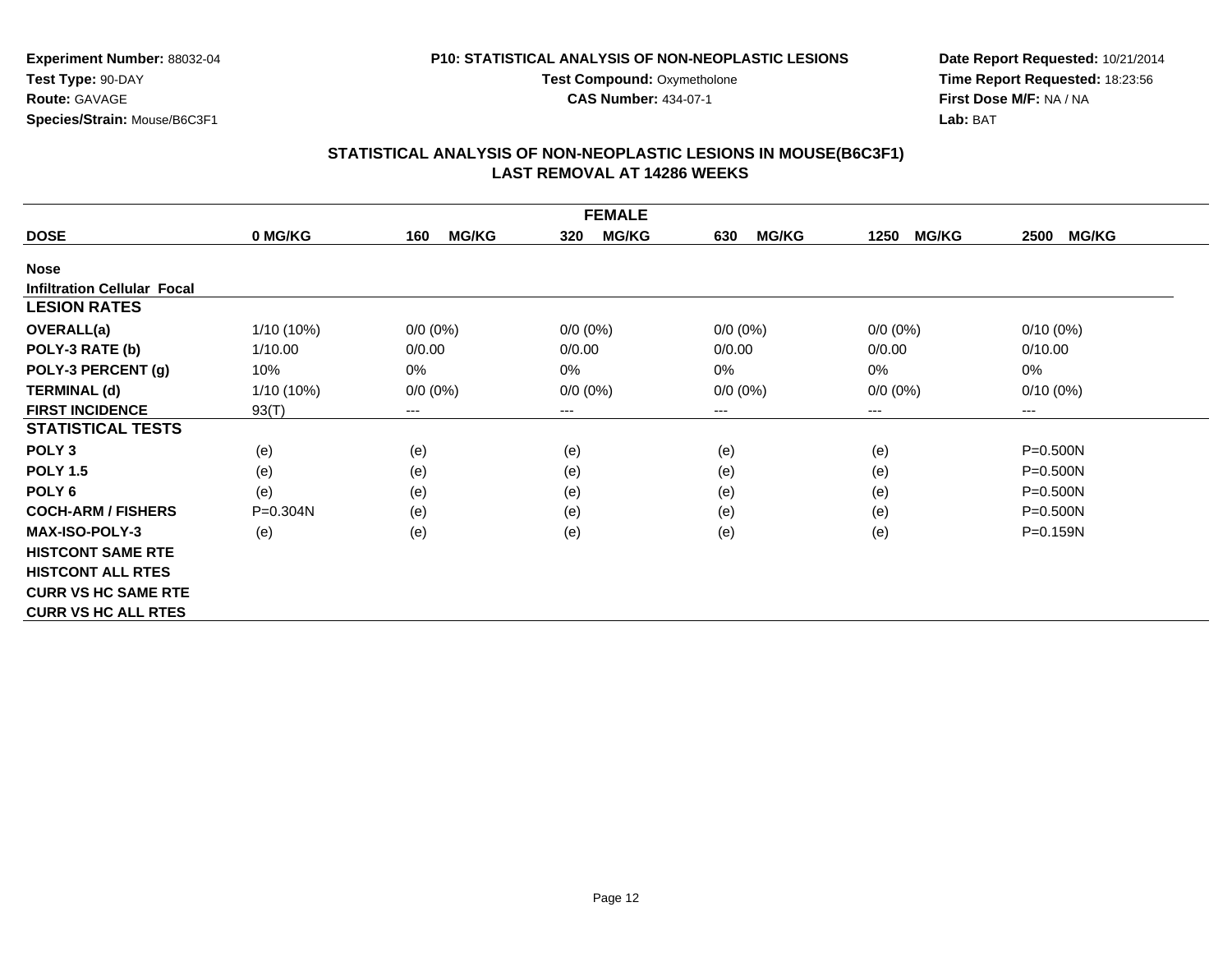#### **P10: STATISTICAL ANALYSIS OF NON-NEOPLASTIC LESIONS**

**Test Compound: Oxymetholone** 

**CAS Number:** 434-07-1

**Date Report Requested:** 10/21/2014**Time Report Requested:** 18:23:56**First Dose M/F:** NA / NA**Lab:** BAT

|                             |             |                        | <b>FEMALE</b>       |                     |                      |                      |
|-----------------------------|-------------|------------------------|---------------------|---------------------|----------------------|----------------------|
| <b>DOSE</b>                 | 0 MG/KG     | <b>MG/KG</b><br>160    | <b>MG/KG</b><br>320 | <b>MG/KG</b><br>630 | <b>MG/KG</b><br>1250 | <b>MG/KG</b><br>2500 |
| <b>Ovary: Corpus Luteum</b> |             |                        |                     |                     |                      |                      |
| Atrophy                     |             |                        |                     |                     |                      |                      |
| <b>LESION RATES</b>         |             |                        |                     |                     |                      |                      |
| <b>OVERALL(a)</b>           | $0/10(0\%)$ | $0/10(0\%)$            | 7/10 (70%)          | 10/10 (100%)        | 10/10 (100%)         | 10/10 (100%)         |
| POLY-3 RATE (b)             | 0/10.00     | 0/10.00                | 7/10.00             | 10/10.00            | 10/10.00             | 10/10.00             |
| POLY-3 PERCENT (g)          | 0%          | $0\%$                  | 70%                 | 100%                | 100%                 | 100%                 |
| <b>TERMINAL (d)</b>         | $0/10(0\%)$ | $0/10(0\%)$            | 7/10 (70%)          | 10/10 (100%)        | 10/10 (100%)         | 10/10 (100%)         |
| <b>FIRST INCIDENCE</b>      | ---         | $\qquad \qquad \cdots$ | 93(T)               | 93(T)               | 93(T)                | 93(T)                |
| <b>STATISTICAL TESTS</b>    |             |                        |                     |                     |                      |                      |
| POLY <sub>3</sub>           | P=0.000**   | (e)                    | P=0.000**           | $P=NA$              | $P=NA$               | $P=NA$               |
| <b>POLY 1.5</b>             | $P=0.000**$ | (e)                    | $P=0.000**$         | $P = NA$            | $P = NA$             | $P = NA$             |
| POLY <sub>6</sub>           | $P=0.000**$ | (e)                    | $P=0.000**$         | $P=NA$              | $P=NA$               | $P=NA$               |
| <b>COCH-ARM / FISHERS</b>   | $P=0.000**$ | (e)                    | $P=0.002**$         | $P=0.000**$         | $P=0.000**$          | $P=0.000**$          |
| <b>MAX-ISO-POLY-3</b>       | $P=0.000**$ | (e)                    | $P=0.000**$         | (e)                 | (e)                  | (e)                  |
| <b>HISTCONT SAME RTE</b>    |             |                        |                     |                     |                      |                      |
| <b>HISTCONT ALL RTES</b>    |             |                        |                     |                     |                      |                      |
| <b>CURR VS HC SAME RTE</b>  |             |                        |                     |                     |                      |                      |
| <b>CURR VS HC ALL RTES</b>  |             |                        |                     |                     |                      |                      |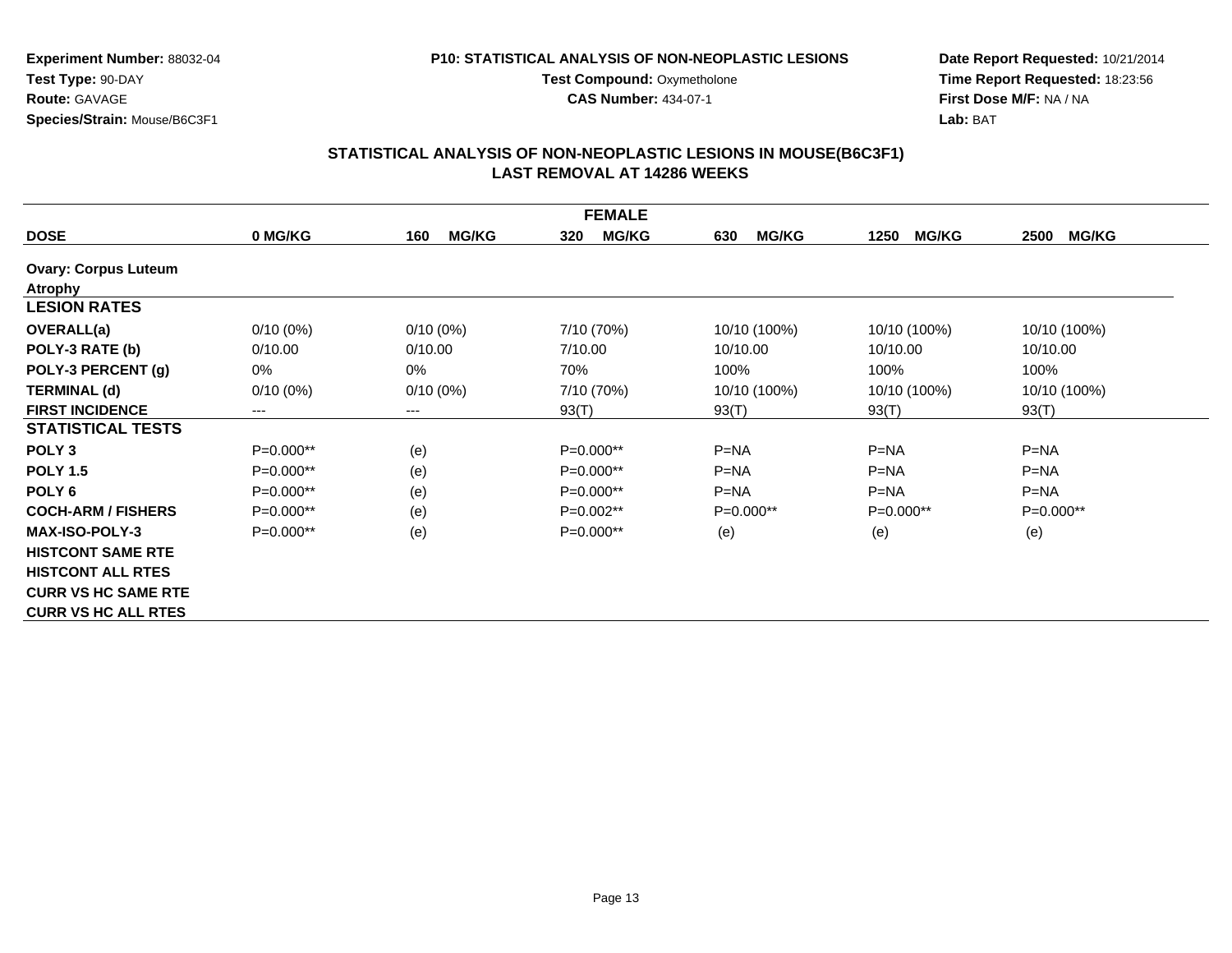#### **P10: STATISTICAL ANALYSIS OF NON-NEOPLASTIC LESIONS**

**Test Compound: Oxymetholone** 

**CAS Number:** 434-07-1

**Date Report Requested:** 10/21/2014 **Time Report Requested:** 18:23:56**First Dose M/F:** NA / NA**Lab:** BAT

| <b>FEMALE</b>                |             |                        |                     |                     |                      |                      |
|------------------------------|-------------|------------------------|---------------------|---------------------|----------------------|----------------------|
| <b>DOSE</b>                  | 0 MG/KG     | <b>MG/KG</b><br>160    | <b>MG/KG</b><br>320 | <b>MG/KG</b><br>630 | <b>MG/KG</b><br>1250 | <b>MG/KG</b><br>2500 |
| <b>Ovary: Interstit Cell</b> |             |                        |                     |                     |                      |                      |
| Atrophy                      |             |                        |                     |                     |                      |                      |
| <b>LESION RATES</b>          |             |                        |                     |                     |                      |                      |
| <b>OVERALL(a)</b>            | $0/10(0\%)$ | $0/10(0\%)$            | 10/10 (100%)        | 10/10 (100%)        | 10/10 (100%)         | 10/10 (100%)         |
| POLY-3 RATE (b)              | 0/10.00     | 0/10.00                | 10/10.00            | 10/10.00            | 10/10.00             | 10/10.00             |
| POLY-3 PERCENT (g)           | 0%          | $0\%$                  | 100%                | 100%                | 100%                 | 100%                 |
| <b>TERMINAL (d)</b>          | $0/10(0\%)$ | $0/10(0\%)$            | 10/10 (100%)        | 10/10 (100%)        | 10/10 (100%)         | 10/10 (100%)         |
| <b>FIRST INCIDENCE</b>       | ---         | $\qquad \qquad \cdots$ | 93(T)               | 93(T)               | 93(T)                | 93(T)                |
| <b>STATISTICAL TESTS</b>     |             |                        |                     |                     |                      |                      |
| POLY <sub>3</sub>            | P=0.000**   | (e)                    | $P=NA$              | $P=NA$              | $P=NA$               | $P = NA$             |
| <b>POLY 1.5</b>              | $P=0.000**$ | (e)                    | $P = NA$            | $P = NA$            | $P = NA$             | $P = NA$             |
| POLY <sub>6</sub>            | $P=0.000**$ | (e)                    | $P = NA$            | $P = NA$            | $P=NA$               | $P = NA$             |
| <b>COCH-ARM / FISHERS</b>    | $P=0.000**$ | (e)                    | $P=0.000**$         | $P=0.000**$         | $P=0.000**$          | $P=0.000**$          |
| <b>MAX-ISO-POLY-3</b>        | $P=0.000**$ | (e)                    | (e)                 | (e)                 | (e)                  | (e)                  |
| <b>HISTCONT SAME RTE</b>     |             |                        |                     |                     |                      |                      |
| <b>HISTCONT ALL RTES</b>     |             |                        |                     |                     |                      |                      |
| <b>CURR VS HC SAME RTE</b>   |             |                        |                     |                     |                      |                      |
| <b>CURR VS HC ALL RTES</b>   |             |                        |                     |                     |                      |                      |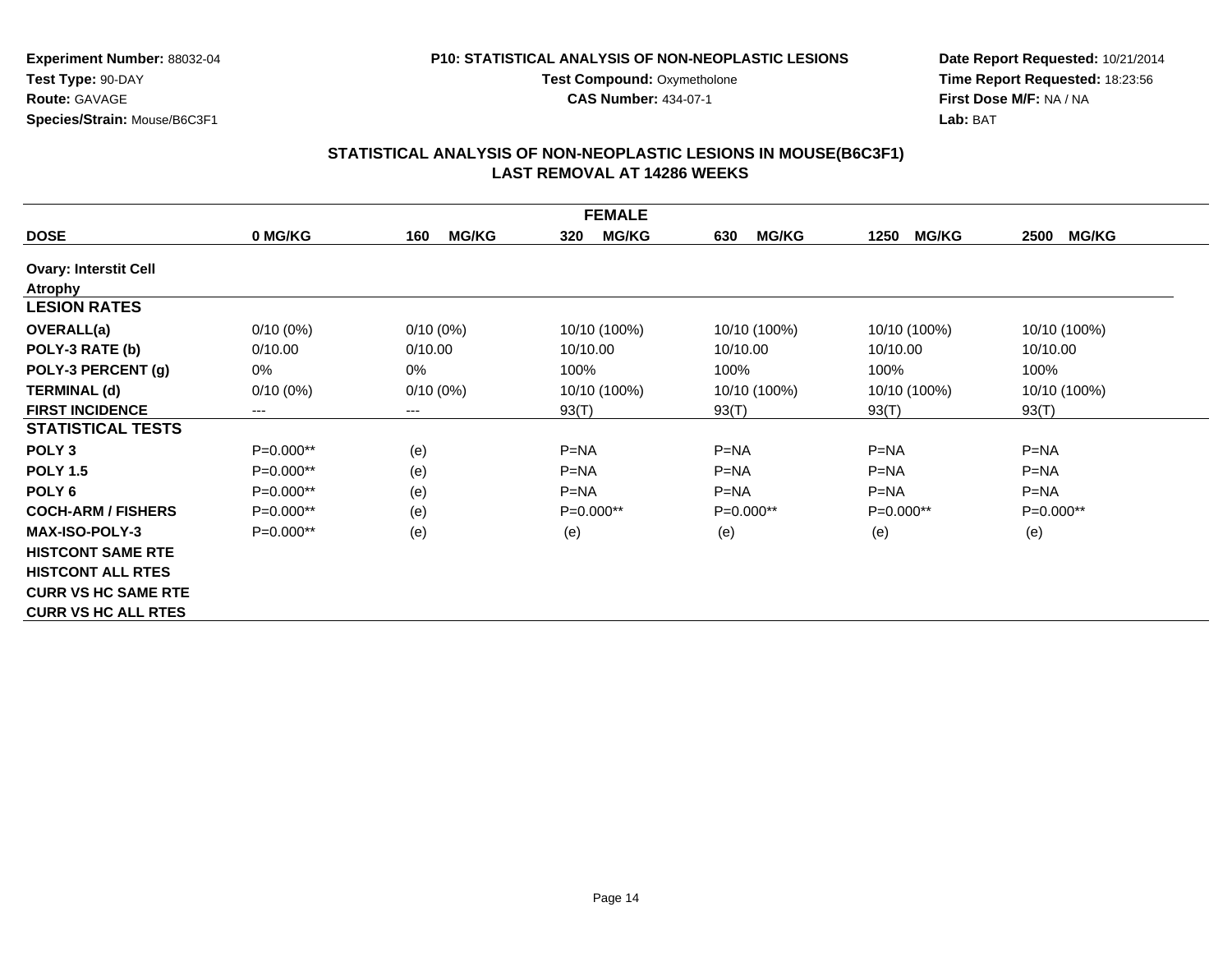#### **P10: STATISTICAL ANALYSIS OF NON-NEOPLASTIC LESIONS**

**Test Compound: Oxymetholone CAS Number:** 434-07-1

**Experiment Number:** 88032-04**Test Type:** 90-DAY**Route:** GAVAGE**Species/Strain:** Mouse/B6C3F1

### **Date Report Requested:** 10/21/2014 **Time Report Requested:** 18:23:56**First Dose M/F:** NA / NA**Lab:** BAT

| <b>FEMALE</b>              |              |                     |                        |                     |                      |                      |
|----------------------------|--------------|---------------------|------------------------|---------------------|----------------------|----------------------|
| <b>DOSE</b>                | 0 MG/KG      | <b>MG/KG</b><br>160 | <b>MG/KG</b><br>320    | <b>MG/KG</b><br>630 | <b>MG/KG</b><br>1250 | <b>MG/KG</b><br>2500 |
| <b>Parathyroid Gland</b>   |              |                     |                        |                     |                      |                      |
| Cyst                       |              |                     |                        |                     |                      |                      |
| <b>LESION RATES</b>        |              |                     |                        |                     |                      |                      |
| <b>OVERALL(a)</b>          | 1/9 (11%)    | $0/0 (0\%)$         | $0/0 (0\%)$            | $0/0 (0\%)$         | $0/0 (0\%)$          | $0/10(0\%)$          |
| POLY-3 RATE (b)            | 1/9.00       | 0/0.00              | 0/0.00                 | 0/0.00              | 0/0.00               | 0/10.00              |
| POLY-3 PERCENT (g)         | 11.1%        | 0%                  | 0%                     | $0\%$               | 0%                   | 0%                   |
| <b>TERMINAL (d)</b>        | 1/9 (11%)    | $0/0 (0\%)$         | $0/0 (0\%)$            | $0/0 (0\%)$         | $0/0 (0\%)$          | $0/10(0\%)$          |
| <b>FIRST INCIDENCE</b>     | 93(T)        | ---                 | $\qquad \qquad \cdots$ | ---                 | ---                  | ---                  |
| <b>STATISTICAL TESTS</b>   |              |                     |                        |                     |                      |                      |
| POLY <sub>3</sub>          | (e)          | (e)                 | (e)                    | (e)                 | (e)                  | P=0.479N             |
| <b>POLY 1.5</b>            | (e)          | (e)                 | (e)                    | (e)                 | (e)                  | $P = 0.479N$         |
| POLY <sub>6</sub>          | (e)          | (e)                 | (e)                    | (e)                 | (e)                  | $P = 0.479N$         |
| <b>COCH-ARM / FISHERS</b>  | $P = 0.285N$ | (e)                 | (e)                    | (e)                 | (e)                  | $P = 0.474N$         |
| <b>MAX-ISO-POLY-3</b>      | (e)          | (e)                 | (e)                    | (e)                 | (e)                  | P=0.152N             |
| <b>HISTCONT SAME RTE</b>   |              |                     |                        |                     |                      |                      |
| <b>HISTCONT ALL RTES</b>   |              |                     |                        |                     |                      |                      |
| <b>CURR VS HC SAME RTE</b> |              |                     |                        |                     |                      |                      |
| <b>CURR VS HC ALL RTES</b> |              |                     |                        |                     |                      |                      |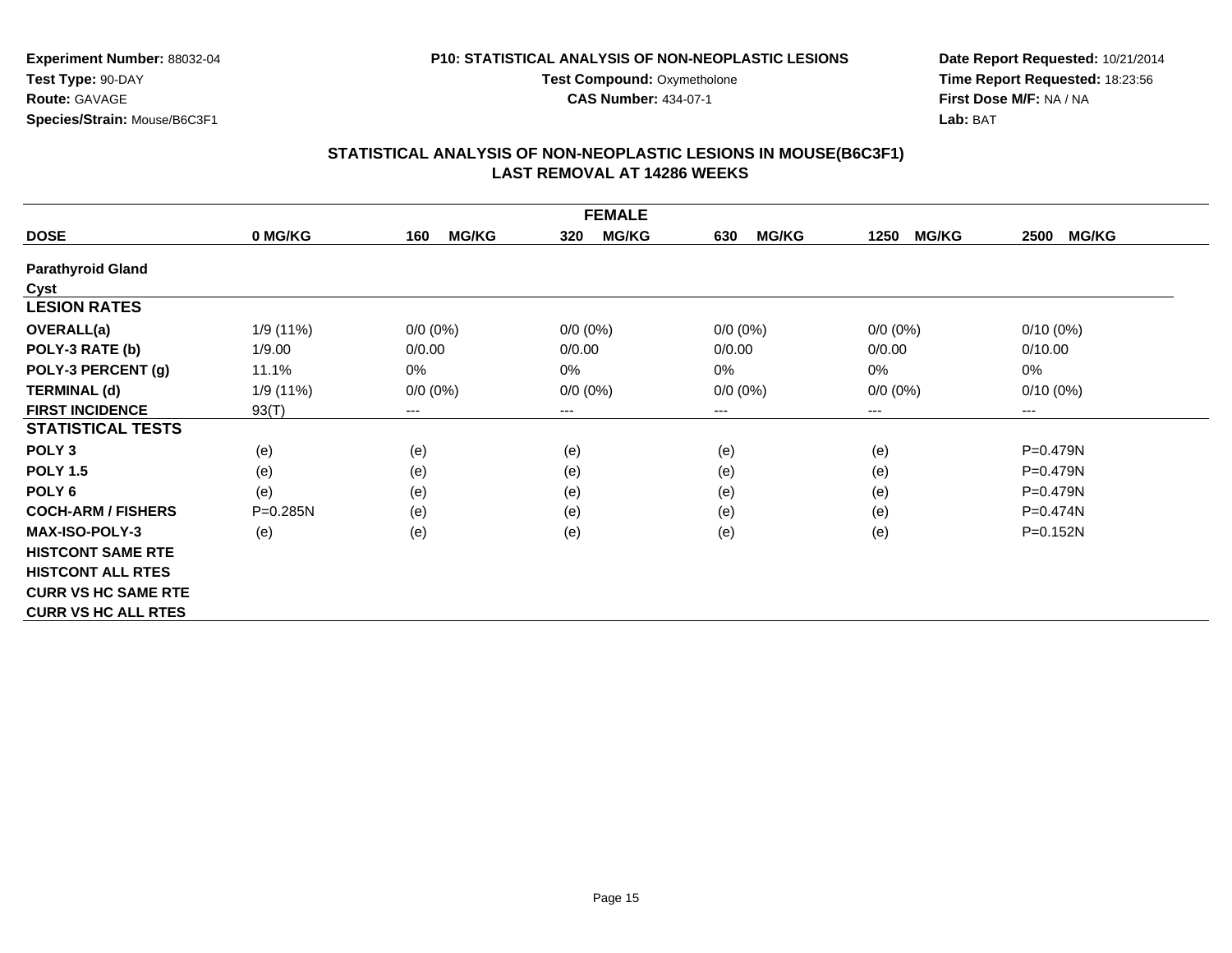#### **P10: STATISTICAL ANALYSIS OF NON-NEOPLASTIC LESIONS**

**Test Compound: Oxymetholone** 

**CAS Number:** 434-07-1

**Date Report Requested:** 10/21/2014**Time Report Requested:** 18:23:56**First Dose M/F:** NA / NA**Lab:** BAT

| <b>FEMALE</b>                      |             |                            |                     |                     |                      |                      |
|------------------------------------|-------------|----------------------------|---------------------|---------------------|----------------------|----------------------|
| <b>DOSE</b>                        | 0 MG/KG     | <b>MG/KG</b><br>160        | <b>MG/KG</b><br>320 | <b>MG/KG</b><br>630 | <b>MG/KG</b><br>1250 | <b>MG/KG</b><br>2500 |
| <b>Salivary Glands: Parotid Gl</b> |             |                            |                     |                     |                      |                      |
| <b>Atrophy</b>                     |             |                            |                     |                     |                      |                      |
| <b>LESION RATES</b>                |             |                            |                     |                     |                      |                      |
| <b>OVERALL(a)</b>                  | $0/10(0\%)$ | $0/10(0\%)$                | $0/10(0\%)$         | $0/10(0\%)$         | 4/10 (40%)           | 9/10 (90%)           |
| POLY-3 RATE (b)                    | 0/10.00     | 0/10.00                    | 0/10.00             | 0/10.00             | 4/10.00              | 9/10.00              |
| POLY-3 PERCENT (g)                 | 0%          | 0%                         | $0\%$               | 0%                  | 40%                  | 90%                  |
| <b>TERMINAL (d)</b>                | $0/10(0\%)$ | $0/10(0\%)$                | $0/10(0\%)$         | $0/10(0\%)$         | 4/10 (40%)           | 9/10 (90%)           |
| <b>FIRST INCIDENCE</b>             | ---         | $\qquad \qquad - \qquad -$ | $---$               | ---                 | 93(T)                | 93(T)                |
| <b>STATISTICAL TESTS</b>           |             |                            |                     |                     |                      |                      |
| POLY <sub>3</sub>                  | P=0.000**   | (e)                        | (e)                 | (e)                 | $P=0.033*$           | P=0.000**            |
| <b>POLY 1.5</b>                    | $P=0.000**$ | (e)                        | (e)                 | (e)                 | $P=0.033*$           | $P=0.000**$          |
| POLY <sub>6</sub>                  | $P=0.000**$ | (e)                        | (e)                 | (e)                 | $P=0.033*$           | $P=0.000**$          |
| <b>COCH-ARM / FISHERS</b>          | $P=0.000**$ | (e)                        | (e)                 | (e)                 | $P=0.043*$           | P=0.000**            |
| <b>MAX-ISO-POLY-3</b>              | P=0.000**   | (e)                        | (e)                 | (e)                 | P=0.007**            | P=0.000**            |
| <b>HISTCONT SAME RTE</b>           |             |                            |                     |                     |                      |                      |
| <b>HISTCONT ALL RTES</b>           |             |                            |                     |                     |                      |                      |
| <b>CURR VS HC SAME RTE</b>         |             |                            |                     |                     |                      |                      |
| <b>CURR VS HC ALL RTES</b>         |             |                            |                     |                     |                      |                      |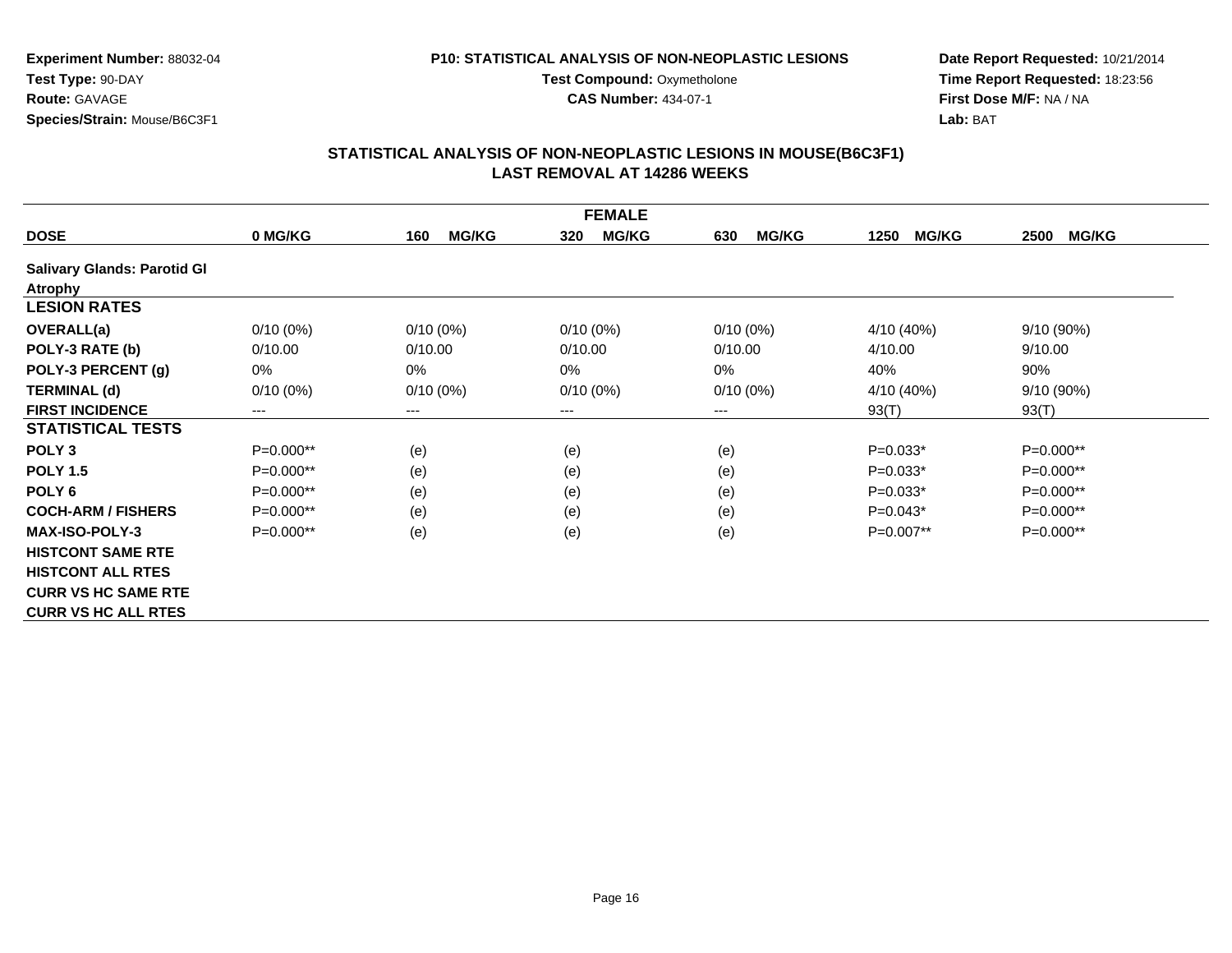#### **P10: STATISTICAL ANALYSIS OF NON-NEOPLASTIC LESIONS**

**Test Compound: Oxymetholone** 

**CAS Number:** 434-07-1

**Date Report Requested:** 10/21/2014 **Time Report Requested:** 18:23:56**First Dose M/F:** NA / NA**Lab:** BAT

|                                        |             |                     | <b>FEMALE</b>       |                     |                      |                      |
|----------------------------------------|-------------|---------------------|---------------------|---------------------|----------------------|----------------------|
| <b>DOSE</b>                            | 0 MG/KG     | <b>MG/KG</b><br>160 | <b>MG/KG</b><br>320 | <b>MG/KG</b><br>630 | <b>MG/KG</b><br>1250 | <b>MG/KG</b><br>2500 |
| <b>Salivary Glands: Submandibul Gl</b> |             |                     |                     |                     |                      |                      |
| <b>Cytoplasmic Alteration</b>          |             |                     |                     |                     |                      |                      |
| <b>LESION RATES</b>                    |             |                     |                     |                     |                      |                      |
| <b>OVERALL(a)</b>                      | $0/10(0\%)$ | 10/10 (100%)        | 10/10 (100%)        | 10/10 (100%)        | 10/10 (100%)         | 10/10 (100%)         |
| POLY-3 RATE (b)                        | 0/10.00     | 10/10.00            | 10/10.00            | 10/10.00            | 10/10.00             | 10/10.00             |
| POLY-3 PERCENT (g)                     | 0%          | 100%                | 100%                | 100%                | 100%                 | 100%                 |
| <b>TERMINAL (d)</b>                    | $0/10(0\%)$ | 10/10 (100%)        | 10/10 (100%)        | 10/10 (100%)        | 10/10 (100%)         | 10/10 (100%)         |
| <b>FIRST INCIDENCE</b>                 | ---         | 93(T)               | 93(T)               | 93(T)               | 93(T)                | 93(T)                |
| <b>STATISTICAL TESTS</b>               |             |                     |                     |                     |                      |                      |
| POLY <sub>3</sub>                      | $P<0.001**$ | $P=NA$              | $P=NA$              | $P=NA$              | $P=NA$               | $P=NA$               |
| <b>POLY 1.5</b>                        | P<0.001**   | $P=NA$              | $P=NA$              | $P=NA$              | $P=NA$               | $P=NA$               |
| POLY 6                                 | P<0.001**   | $P=NA$              | $P=NA$              | $P=NA$              | $P=NA$               | $P = NA$             |
| <b>COCH-ARM / FISHERS</b>              | P<0.001**   | $P=0.000**$         | $P=0.000**$         | $P=0.000**$         | $P=0.000**$          | $P=0.000**$          |
| <b>MAX-ISO-POLY-3</b>                  | $P=0.000**$ | (e)                 | (e)                 | (e)                 | (e)                  | (e)                  |
| <b>HISTCONT SAME RTE</b>               |             |                     |                     |                     |                      |                      |
| <b>HISTCONT ALL RTES</b>               |             |                     |                     |                     |                      |                      |
| <b>CURR VS HC SAME RTE</b>             |             |                     |                     |                     |                      |                      |
| <b>CURR VS HC ALL RTES</b>             |             |                     |                     |                     |                      |                      |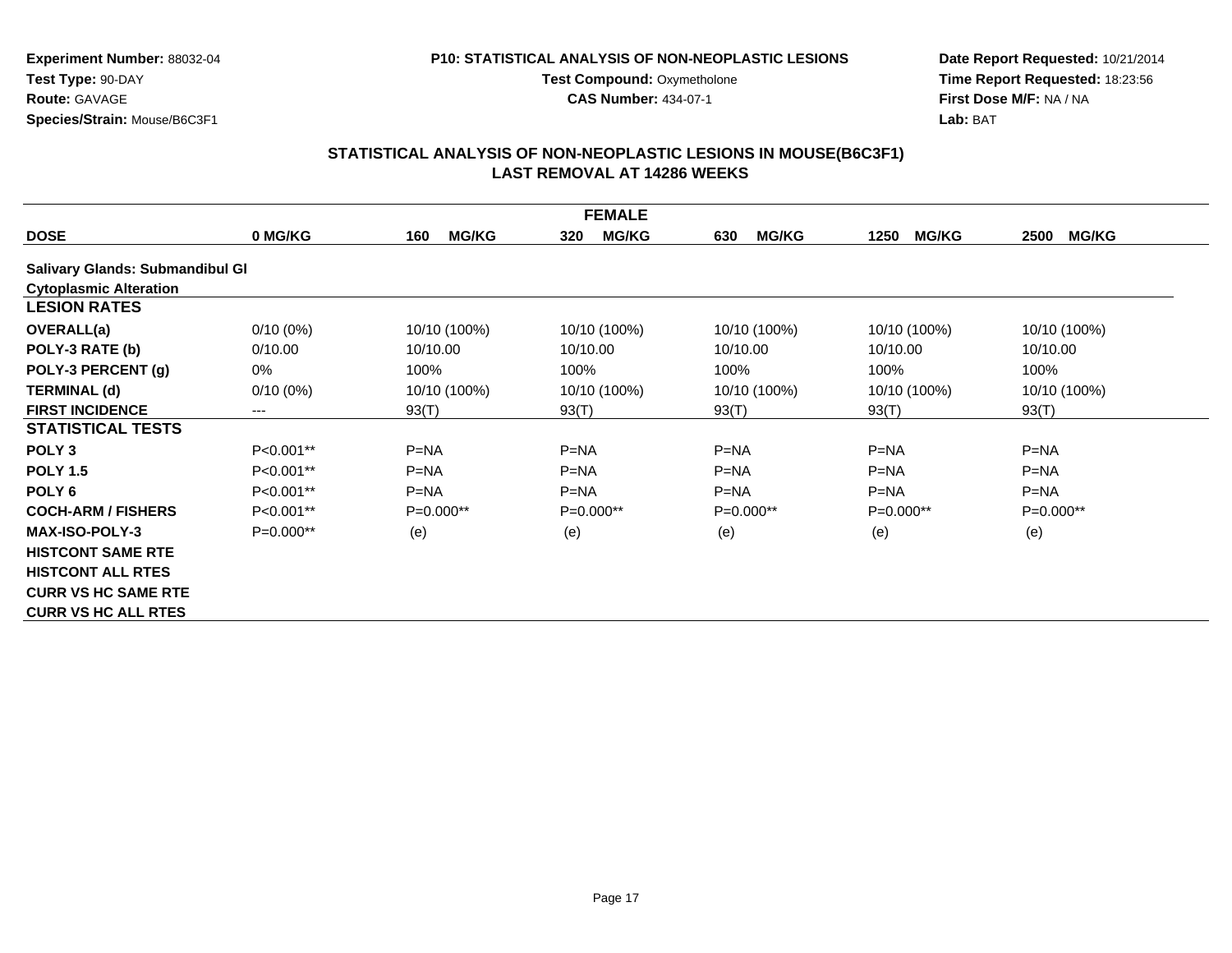#### **P10: STATISTICAL ANALYSIS OF NON-NEOPLASTIC LESIONS**

**Test Compound: Oxymetholone** 

**CAS Number:** 434-07-1

**Date Report Requested:** 10/21/2014**Time Report Requested:** 18:23:56**First Dose M/F:** NA / NA**Lab:** BAT

| <b>FEMALE</b>                    |             |                     |                     |                     |                      |                      |
|----------------------------------|-------------|---------------------|---------------------|---------------------|----------------------|----------------------|
| <b>DOSE</b>                      | 0 MG/KG     | <b>MG/KG</b><br>160 | <b>MG/KG</b><br>320 | <b>MG/KG</b><br>630 | <b>MG/KG</b><br>1250 | <b>MG/KG</b><br>2500 |
| Stomach, Forestomach: Epithelium |             |                     |                     |                     |                      |                      |
| <b>Hyperplasia Focal</b>         |             |                     |                     |                     |                      |                      |
| <b>LESION RATES</b>              |             |                     |                     |                     |                      |                      |
| <b>OVERALL(a)</b>                | $0/10(0\%)$ | $0/0 (0\%)$         | $0/0 (0\%)$         | $0/0 (0\%)$         | $0/0 (0\%)$          | $0/10(0\%)$          |
| POLY-3 RATE (b)                  | 0/10.00     | 0/0.00              | 0/0.00              | 0/0.00              | 0/0.00               | 0/10.00              |
| POLY-3 PERCENT (g)               | 0%          | 0%                  | 0%                  | $0\%$               | 0%                   | $0\%$                |
| <b>TERMINAL (d)</b>              | $0/10(0\%)$ | $0/0 (0\%)$         | $0/0 (0\%)$         | $0/0 (0\%)$         | $0/0 (0\%)$          | $0/10(0\%)$          |
| <b>FIRST INCIDENCE</b>           | ---         | $---$               | $--$                | ---                 | ---                  | ---                  |
| <b>STATISTICAL TESTS</b>         |             |                     |                     |                     |                      |                      |
| POLY <sub>3</sub>                | (n)         | (n)                 | (n)                 | (n)                 | (n)                  | (n)                  |
| <b>POLY 1.5</b>                  | (n)         | (n)                 | (n)                 | (n)                 | (n)                  | (n)                  |
| POLY <sub>6</sub>                | (n)         | (n)                 | (n)                 | (n)                 | (n)                  | (n)                  |
| <b>COCH-ARM / FISHERS</b>        | (n)         | (n)                 | (n)                 | (n)                 | (n)                  | (n)                  |
| <b>MAX-ISO-POLY-3</b>            | (n)         | (n)                 | (n)                 | (n)                 | (n)                  | (n)                  |
| <b>HISTCONT SAME RTE</b>         |             |                     |                     |                     |                      |                      |
| <b>HISTCONT ALL RTES</b>         |             |                     |                     |                     |                      |                      |
| <b>CURR VS HC SAME RTE</b>       |             |                     |                     |                     |                      |                      |
| <b>CURR VS HC ALL RTES</b>       |             |                     |                     |                     |                      |                      |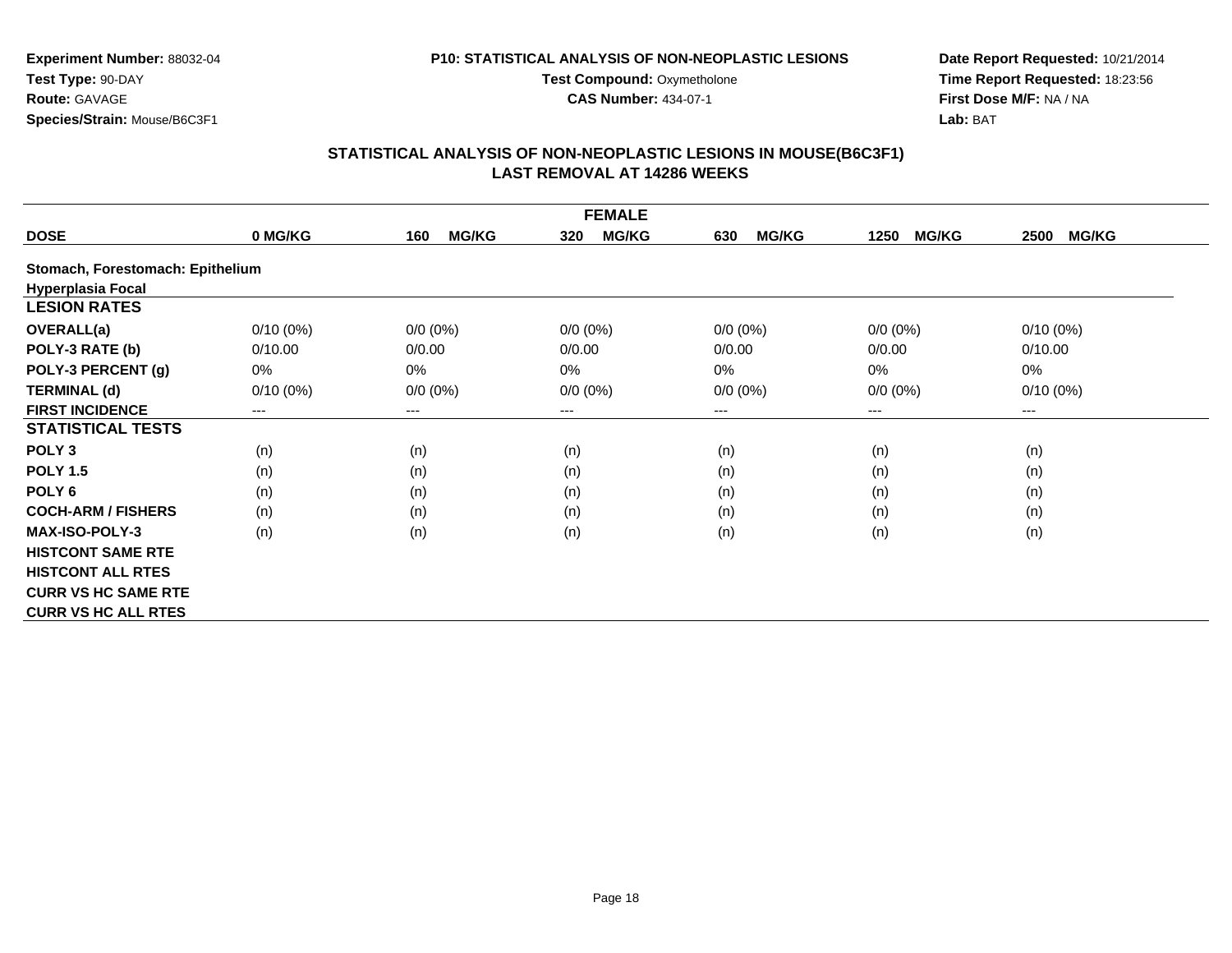#### **P10: STATISTICAL ANALYSIS OF NON-NEOPLASTIC LESIONS**

**Test Compound: Oxymetholone** 

**CAS Number:** 434-07-1

**Date Report Requested:** 10/21/2014**Time Report Requested:** 18:23:56**First Dose M/F:** NA / NA**Lab:** BAT

| <b>FEMALE</b>                  |              |                     |                     |                     |                      |                      |
|--------------------------------|--------------|---------------------|---------------------|---------------------|----------------------|----------------------|
| <b>DOSE</b>                    | 0 MG/KG      | <b>MG/KG</b><br>160 | <b>MG/KG</b><br>320 | <b>MG/KG</b><br>630 | <b>MG/KG</b><br>1250 | <b>MG/KG</b><br>2500 |
| Stomach, Glandular: Epithelium |              |                     |                     |                     |                      |                      |
| <b>Mineralization</b>          |              |                     |                     |                     |                      |                      |
| <b>LESION RATES</b>            |              |                     |                     |                     |                      |                      |
| <b>OVERALL(a)</b>              | 1/10 (10%)   | $0/0 (0\%)$         | $0/0 (0\%)$         | $0/0 (0\%)$         | $0/0 (0\%)$          | $0/10(0\%)$          |
| POLY-3 RATE (b)                | 1/10.00      | 0/0.00              | 0/0.00              | 0/0.00              | 0/0.00               | 0/10.00              |
| POLY-3 PERCENT (g)             | 10%          | 0%                  | $0\%$               | $0\%$               | 0%                   | 0%                   |
| <b>TERMINAL (d)</b>            | $1/10(10\%)$ | $0/0 (0\%)$         | $0/0 (0\%)$         | $0/0 (0\%)$         | $0/0 (0\%)$          | $0/10(0\%)$          |
| <b>FIRST INCIDENCE</b>         | 93(T)        | ---                 | $--$                | $---$               | ---                  | ---                  |
| <b>STATISTICAL TESTS</b>       |              |                     |                     |                     |                      |                      |
| POLY <sub>3</sub>              | (e)          | (e)                 | (e)                 | (e)                 | (e)                  | $P = 0.500N$         |
| <b>POLY 1.5</b>                | (e)          | (e)                 | (e)                 | (e)                 | (e)                  | $P = 0.500N$         |
| POLY 6                         | (e)          | (e)                 | (e)                 | (e)                 | (e)                  | P=0.500N             |
| <b>COCH-ARM / FISHERS</b>      | P=0.304N     | (e)                 | (e)                 | (e)                 | (e)                  | P=0.500N             |
| <b>MAX-ISO-POLY-3</b>          | (e)          | (e)                 | (e)                 | (e)                 | (e)                  | $P = 0.159N$         |
| <b>HISTCONT SAME RTE</b>       |              |                     |                     |                     |                      |                      |
| <b>HISTCONT ALL RTES</b>       |              |                     |                     |                     |                      |                      |
| <b>CURR VS HC SAME RTE</b>     |              |                     |                     |                     |                      |                      |
| <b>CURR VS HC ALL RTES</b>     |              |                     |                     |                     |                      |                      |